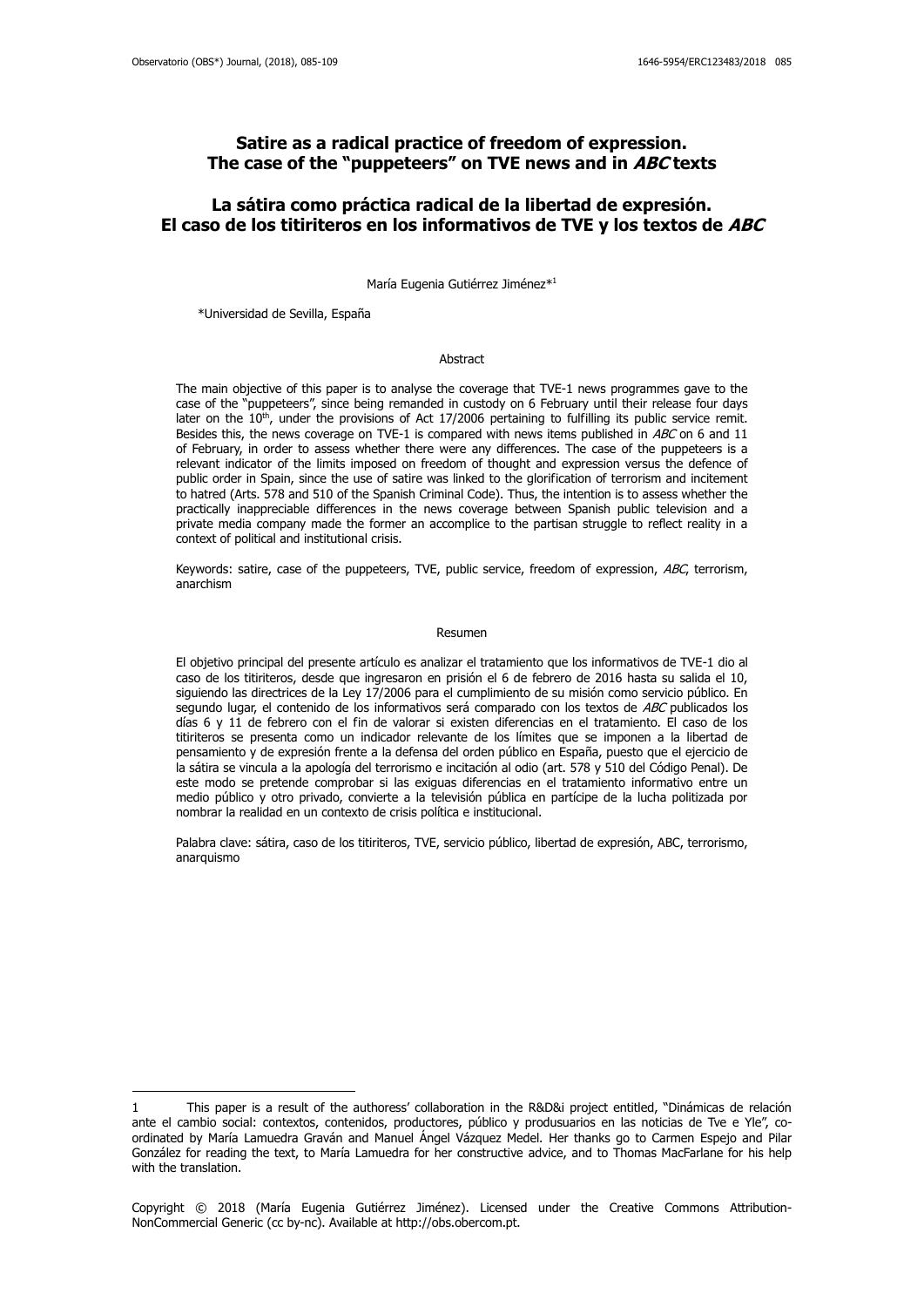"Satire is the most powerful weapon against the establishment. The powers that be cannot bear satire, even those governments that call themselves democratic, because laughter liberates man from his fears." Dario Fo

## **Introduction**

Discrepancies and criticism in their different guises and degrees of intentionality are regarded as key indicators in assessing the democratic health of a country. Their acceptance is a reflection of the respect for freedom of thought, which is presumed to be inherent to the freedom of expression, in addition to being a manifestation of the social duty that all citizens are obliged to assume, i.e. to keep informed in order to participate in the public debate with their own opinions. In the case of Spain, Article 20.18 of the 1978 Constitution guarantees this right – and duty – by recognizing the right (a) to "freely express and disseminate thoughts, ideas and opinions through words, in writing or by any other means of communication" and (d) "the right to freely communicate or receive accurate information by any means of dissemination whatsoever…." Therefore, whoever resorts to satire is contributing to enrich the public debate on issues of general interest, since its principal virtue is to highlight that other reality underlying the official version of the facts. So it can be said that satire is a cultural expression that fosters an alternative rationality which is being increasingly more censored with the deepening of the political and institutional crisis, evinced since the advent of the 15-M Movement in Spain.

Moreover, satire reveals that which has been left unspoken or silenced by the establishment, for which reason it has reacted throughout history by defending itself against this radical manifestation of freedom of expression, which when combined with comedy, exaggeration, or ridicule, manages to multiply its political potential and dissemination. During the last legislative term from 2011 to 2016, there were increasing signs of both the progressive identification of satire with offensiveness and its social and judicial persecution. In the case of the play entitled, La bruja y don Cristóbal (The witch and don Christopher), the puppeteers Alfonso Lázaro and Raúl García had modelled it on Federico García Lorca's puppet farce entitled, Retablillo de don Cristóbal. With this piece, the Granada poet endeavoured to recuperate the virtualities of the dramatic rite, borrowing characters, acts, and language from everyday life. To achieve this, he resorted to the folk genre of puppet theatre with the intention of converting theatre in general into an expression of "the human", namely, of its finitude and contradictions. The puppeteers Lázaro and García took this genre, rooted in Iberian cultural tradition and recognizable to all audiences, and adapted it to serve as a critique of the current socio-political reality.

This is why the case of the puppeteers is relevant to the identification of the official strategy against satire, an artistic expression that is being reviled because of its purported links to the glorification of terrorism and incitement to hated, to the detriment of the fundamental rights in which its practice is enshrined. On the contrary, satire can be a valuable ally against intolerance for any democratic government, for its comical-critical representation of reality helps to unveil those "truths" expressed as absolute or from over-simplified perspectives, and to facilitate empathy – by putting one's self in someone else's shoes – and understanding – the capacity to delve into that which has been kept under wraps – seeking the collaboration of whoever receives/interprets the message. Its potential to promote exchange as a fundamental pillar of the peaceful coexistence among people defending different ideological stances is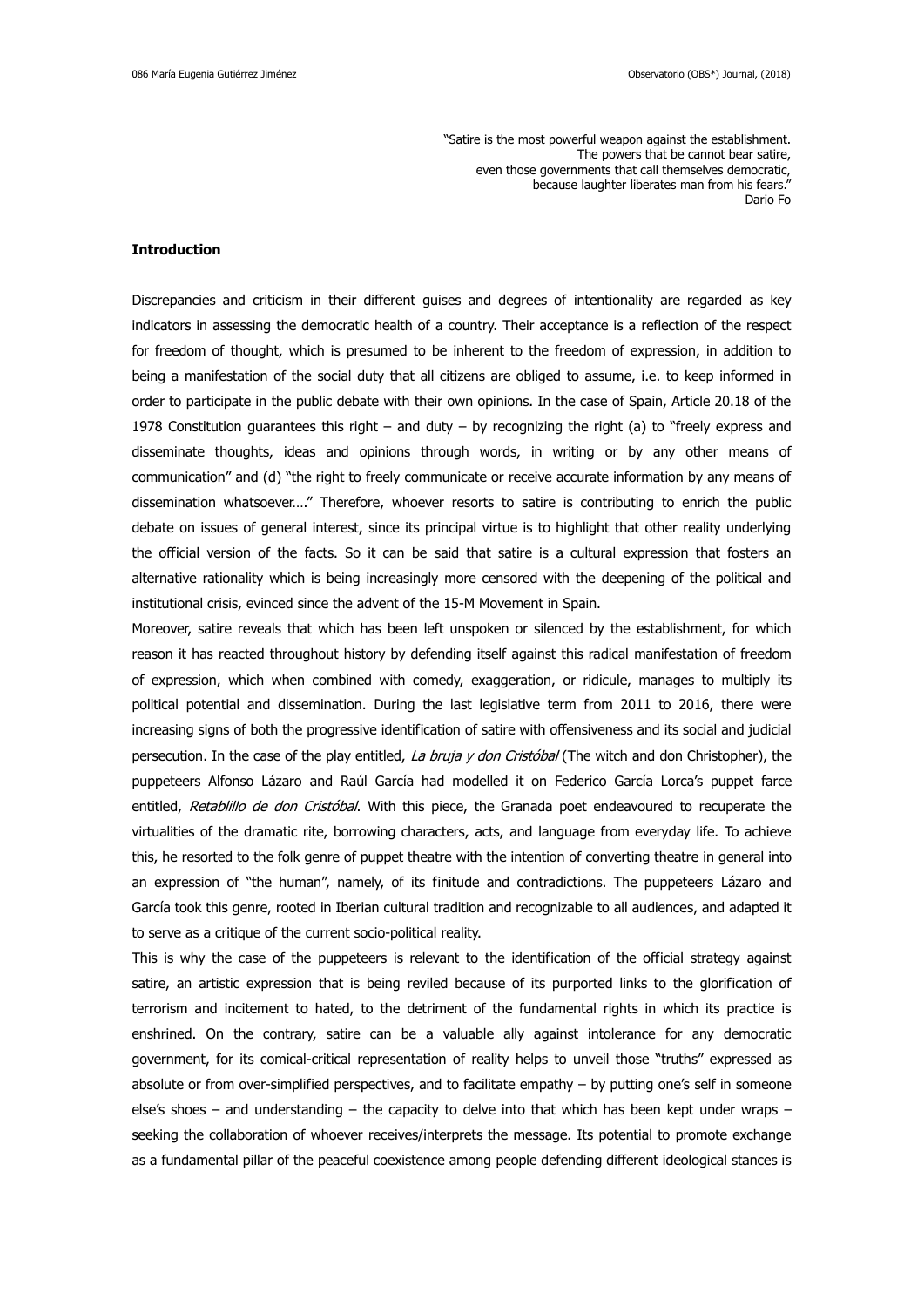### thus revealed.

Fostering democratic values is one of the services that Spanish public television should offer in order to guarantee the development of the aforementioned Article 20.1. However, both ideological pluralism and cultural diversity are values that are barely represented on current TVE-1 news programmes (García de Madariaga and Lamuedra Graván, 2016: 20). The news coverage that the case of the puppeteers received is an obvious example of the crisis in which public television has been immersed since the audio-visual counter-reform, borrowing the term that Bustamente and Corredor employ to refer to the legislative measures taken to consolidate the reform of the Spanish media system during the second term of office of the former president José Luis Rodríguez Zapatero (2012: 84).

The situation took a turn for the worse with the implementation of a package of measures approved in a cabinet meeting chaired by Mariano Rajoy on 30 December 2011. In 2012, following a €200 million budget cut, General Act 7/2010 on Audio-visual Communication was amended, directly imposing a private management model on the regional television broadcasters, together with Act 17/2006 allowing the chairman of TVE to be chosen without the need of a qualified majority.<sup>2</sup> To this state of affairs must be added the successive reports of cases of manipulation reaching the Consejo de Informativos (News Council). One of those cases which represents a clear violation of professional independence, veracity and ideological pluralism is that of the puppeteers, according to the February-March 2016 report released by the council.

Therefore, and based on the hypothesis that the limited promotion of democratic political culture encourages citizens to believe that access to truthful information is not essential to the formation of a critical public opinion, the principal objectives of this paper are as follows: firstly, to analyse to what extent TVE-1's failure to fulfil its public service remit has promoted the discredit of satire as a cultural practice, to wit, as a means of expressing different opinions and ideas; and secondly, to examine whether this delegitimization through a far from diligent news coverage violated the right of Spanish citizens to receive truthful information. To this end, it has been considered necessary to compare the news coverage of TVE-1 with that of other private media companies, in this case the monarchical and conservative newspaper ABC. The aim is to assess whether the public service broadcaster is fulfilling its social mission, enshrined in Act 17/2006, which would imply offering a coverage differing from that of newspapers more in line with the official discourse of the incumbent government.

## **Methodology**

1

In the order meet the aforementioned objectives, an analysis has been performed on the midday news programmes (TD1) of TVE-1 broadcast on 6, 8, and 10 February 2016 (those of 7 and 9 February did not cover the issue), insofar as they informed about the puppeteers' remand in custody and subsequent release. Discourse analysis techniques have been employed in an attempt to identify what was said on

<sup>2</sup> In 2012, the People's Party (PP), which then had an absolute majority in Parliament, modified with Royal Decree-Law 15/2012 the system by which the chairman of the public corporation was elected, from an enhanced majority to a simple majority. The corporation's independence was thus undermined and, in contrast, the official discourse of the government was reinforced. In June 2017, after pressure had been brought to bear by the public and the parliamentary opposition, the system based on a two-thirds majority was reintroduced. At present, the chairman is José Antonio Sánchez Domínguez, while José Antonio Álvarez Gundín is in charge of news programmes.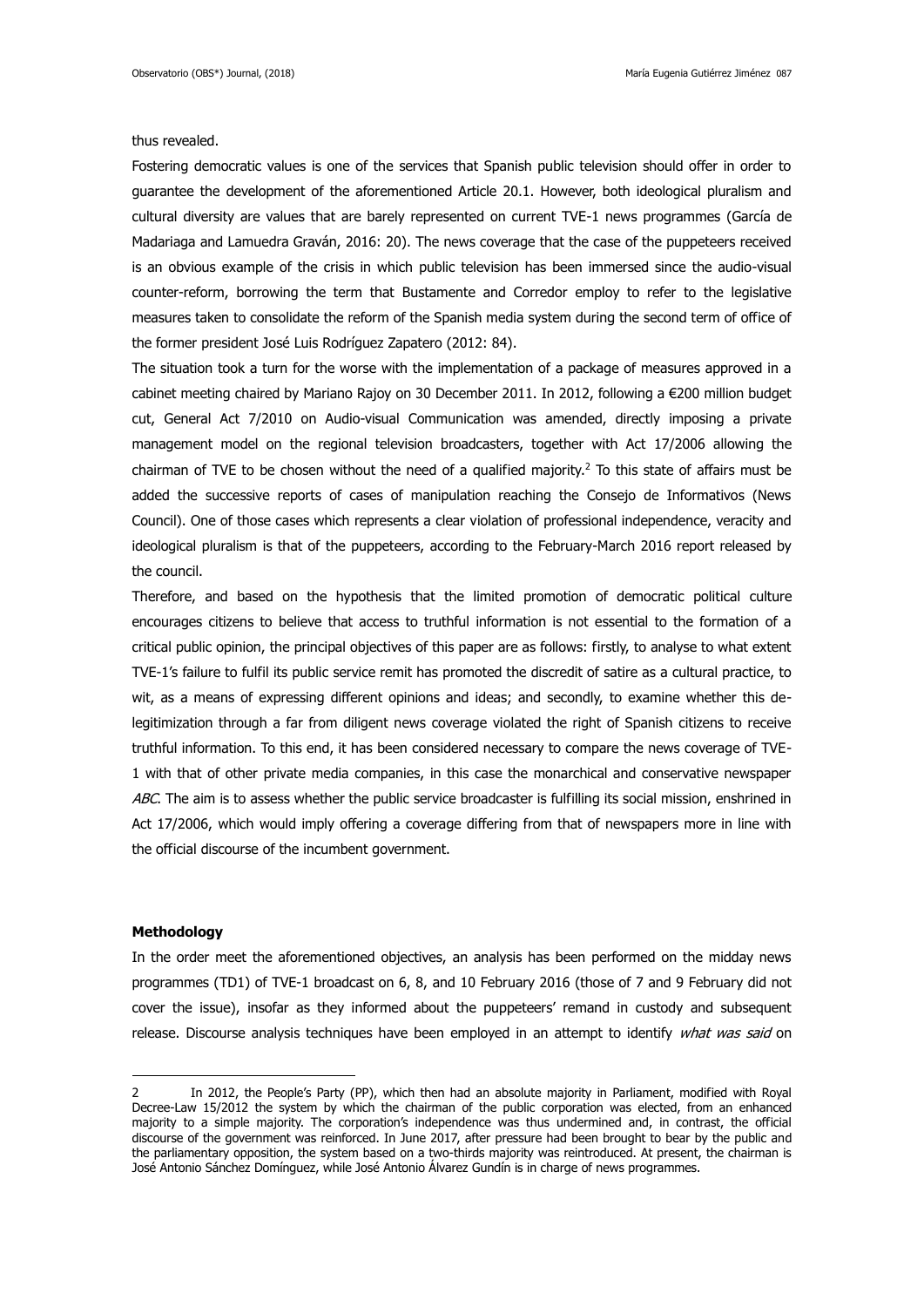those news programmes, using the following criteria: (a) the representation of those involved; (b) the information sources used; (c) the representation of the problem/reality (in which the news was covered); and (d) reference to the context of both the news and the puppet play (twofold). In order to identity what was not said, puppet theatre in general and symbolic cases associated with satire, and by extension with the freedom of thought and expression in which its practice is enshrined, have been reviewed.

At a second level, these same criteria have been used to conduct a comparative analysis of the news programmes of TVE-1 and the columns and leaders published in  $ABC$  (Madrid edition) on 6 and 11 February. In doing so, the intention is to analyse whether the news coverage of the public service broadcaster differed from that of a private media company and whether it protected the Spaniards' fundamental right of access to truthful information.

### **Context: the legal offensive**

<u>.</u>

On 5 February 2016, Alfonso Lázaro and Raúl García, both members of the "Títeres desde abajo" theatre company, performed La bruja y don Cristóbal, a free adaptation of the poet and playwright Federico García Lorca's puppet farce entitled, Retablillo de don Cristóbal, as part of the activities programmed by Madrid City Council during the carnival celebrations. The satire's content was branded as offensive by some of the members of the audience (parents with children), who complained about the violence of the main character – a *feminist* witch and *squatter* – on the one hand, and the placard carried by a puppet resembling a policeman, which read "Gora ALKA-ETA", on the other.

These were the circumstances that led to the imprisonment of the puppeteers during five days, as a precautionary measure since there existed the "risk of absconding and reoffending", according to the court order issued by the investigating judge of the Spanish High Court Ismael Moreno on 6 February 2016; and such acts could allegedly constitute the glorification or justification of terrorism (Article 578 of the Spanish Criminal Code) and the exercise of fundamental rights and public freedoms to provoke or favour "discrimination, hate or violence" (Article 510.1) for having performed "in the presence of young children [...] acts of violence against the religious institution, the judiciary and the security forces," according to the providence issued by the public prosecutor on 20 May 2016.<sup>3</sup>

The literal description of the plot formed part of the judicial inquiry, as set out in the court order of 28 June 2016. The main character, a witch and *squatter*, is raped by the owner of the dwelling, don Cristóbal, who the witch ends up beating to death. Afterwards, a puppet dressed as a nun appears with the intention of taking the child born as a result of the rape from the witch-mother. The witch ends up stabbing the nun. In the following scene, the policeman puppet beats the witch unconscious and furnishes false evidence, i.e. the placard bearing the slogan "Gora ALKA-ETA", in order to incriminate her as a member of a criminal organization. Finally, the witch is tried before a judge, who condemns her to the gallows. However, the witch guilefully deceives the judge and hangs him. Up until this point, the action of the plot had been referred to in the order as if it were a hard fact, rather than fiction.

So, the intentionality of the puppeteers was judged on the strength of the thoughts and actions of their

To this must also be added the questioning of property as an institution, represented by don Cristóbal Polichinela, a character clearly reminiscent of Lorca and Iberian folk traditions.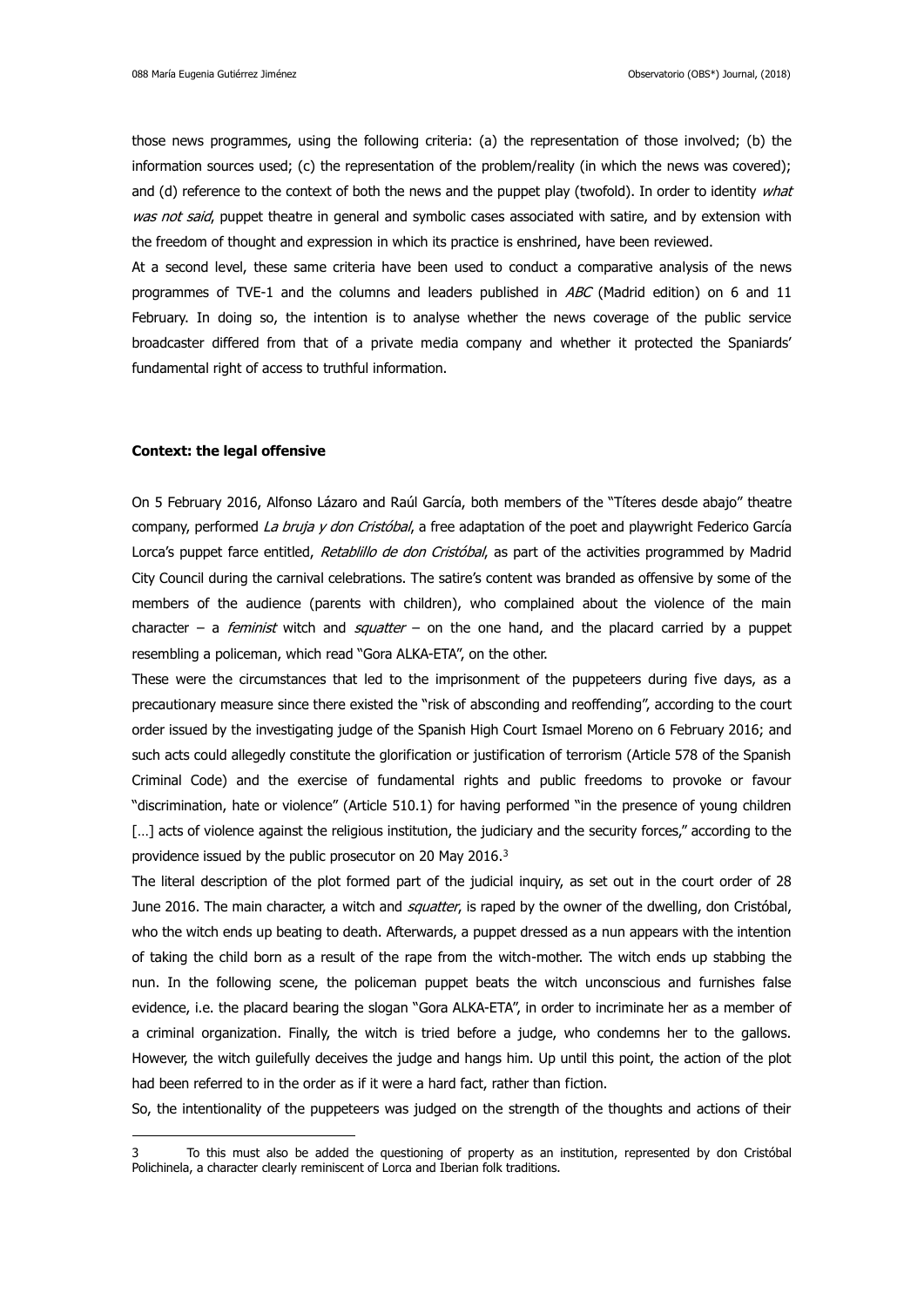<u>.</u>

puppets. This is similar in a way – setting aside temporal differences – to the case brought against Charles Philipon, the editor of the French satirical weekly Le Charivari (1832-1836), who was tried for publishing satirical drawings representing the roi bourgeois, Louis Philippe (1773-1850), in the shape of a pear [Figure 1].



 $C<sub>con</sub>$ is de Philipon, dans le journal La Caricature.

His counter-argument was significant: likeness should not be mistaken for equivalence. <sup>4</sup> The Philipon case helps to perceive how the blurring of boundaries between the principle of reality and that of fiction can lead to "the law suppressing itself as the guarantor of freedom of expression," inasmuch as power and society (families, judges and public prosecutors) "take figurative language literally" (Santiago Alba Rico, 2016). 5

Furthermore, in the indictment it was expressed that the facts under investigation complied with "the objective requirements of an offense involving the glorification of terrorism envisaged in Article 578.1 of

<sup>4</sup> The image illustrating this case appeared in the pamphlet entitled, Les Poires (1831), with which the editor paid the 6000 franc fine imposed on the publication. In his work Art and Illusion, the art historian E. H. Gombrich analyses this case and reaches two conclusions: firstly, that caricature involves taking a further step not in the imitation of the world, but in the exploration of the "capacity of imitation" of individuals; and secondly, he claims that caricature implies "the theoretical discovery of the difference between likeness and equivalence" (2000: 343). Likeness appeals to the relationship of resemblance between the thing representing and that represented by it (absent real object). And equivalence refers to the state or property of being equivalent. Likeness should not then be conceived as equivalence in reality. So, we understand that puppet theatre participates in this game to suggest an alternative representation of reality.

<sup>5</sup> The text was published on the website Cuarto Poder on 9 February. Available at: <https://www.cuartopoder.es/ideas/opinion/2016/02/09/el-cambio-y-los-titiriteros/>. In another article, published in Público on 10 February, Alba Rico declared that power resides in the capacity to call things by their name: "This is the message to the forces of change: we are so strong, we have so much power, we determine reality in that way, and we cannot only imprison you, but can also call it *democracy*." Available at: [http://blogs.publico.es/otrasmiradas/5937/los](http://blogs.publico.es/otrasmiradas/5937/los-titiriteros-y-la-ficcion-de-la-democracia/)[titiriteros-y-la-ficcion-de-la-democracia/](http://blogs.publico.es/otrasmiradas/5937/los-titiriteros-y-la-ficcion-de-la-democracia/) [accessed 5 June 2017].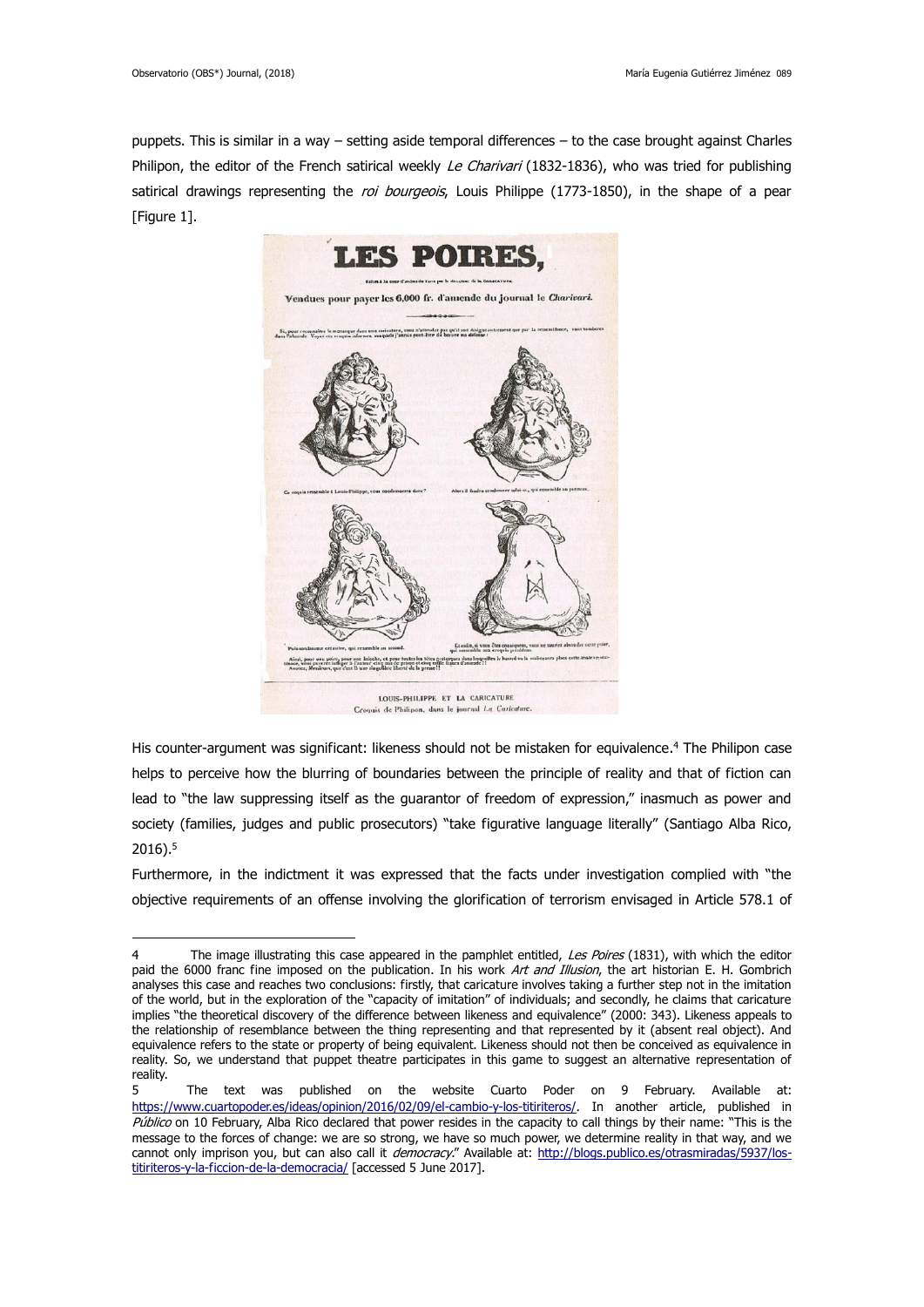the Criminal Code," since "the exhibition of the placard with the words 'Gora ALKA-ETA' has, from a semantic point of view, the meaning of a glorification or justification of terrorism." But both the judge and the public prosecutor seemed to forget that it was fiction, a tale that symbolically recreated a critique of the authorities and institutions using archetypical characters; also overlooking the fact that the placard was carried by a puppet resembling a policeman, rather than a legal entity, and that moreover the criminal organization referred to did not exist, since it was an invention deriving from the play on words "ALKA-ETA". The lack of a subjective – intentional – element in order that the facts might be regarded as a case of justifying terrorism was thus recognized, "that is, a real praise, glorification, commendation or justification of terrorist activities," according to Supreme Court doctrine.<sup>6</sup>

On 14 September 2016, the proceedings against the actors Lázaro and García for glorifying terrorism were finally dismissed. However, the court order stressed that the High Court had no mandate to examine the second criminal offence with which they had been charged, declining jurisdiction in favour of the Provincial Court of Madrid. In January 2017, Provincial Court No. 46 ordered a temporary stay of proceedings since "the commission of the offence" under Article 510 of the Criminal Code "was not duly justified." Nonetheless, this temporary character could lead the Public Prosecutor to appeal against the dismissal of proceedings in the future, if and when new evidence comes to light. Meanwhile, the lawyers defending the puppeteers have appealed against the judgement with the aim of achieving a permanent stay of proceedings.

For many, the case of the puppeteers is ethically and legally unacceptable in democracy. The organizations participating in the legal debate have voiced their concern about the "arbitrariness" with which such an exceptional measure as remand can be used, without first "investigating the reported acts, the real context in which the play was performed or the substantiality of the risks that were intended to be avoided with imprisonment." These are the arguments put forward by Amnesty International, the Human Rights Association of Spain (APDHE), and the Asociación Libre de Abogadas y Abogados (Free Bar Association – ALA), among others, in a statement released by the Working Group on Arbitrary Detention of the United Nations in April 2016.7

In parallel, the ALA filed a writ of *amparo* (a remedy for the protection of constitutional rights) with the Constitutional Court for the dismissal by the Supreme Court of the proceedings against Judge Ismael Moreno for an alleged offence of prevarication and the unlawful detention of the puppeteers.<sup>8</sup> The collective Judges for Democracy voiced its concern over "the consolidation in the judiciary of an expansive doctrine of restriction of freedom," insofar as the judge's order of remand had not been sufficiently substantiated, and about "the increasingly indeterminate character of crimes relating to the justification of terrorism which leads to legal uncertainty and allows for all types of interpretations that could be detrimental to the freedom of expression."<sup>9</sup>

<sup>6</sup> According to Supreme Court doctrine (see 5 June 2009, 30 May 2011, and 28 June 2013, among others), the criminal offence of glorifying terrorism is eminently intentional, viz. premeditated.

<sup>7</sup> Information on the statement can be found on the website of Amnesty International. Available at: [https://www.es.amnesty.org/en-que-estamos/noticias/noticia/articulo/varias-organizaciones-de-derechos-humanos](https://www.es.amnesty.org/en-que-estamos/noticias/noticia/articulo/varias-organizaciones-de-derechos-humanos-piden-a-naciones-unidas-que-investigue-la-detencion-arbi/)[piden-a-naciones-unidas-que-investigue-la-detencion-arbi/](https://www.es.amnesty.org/en-que-estamos/noticias/noticia/articulo/varias-organizaciones-de-derechos-humanos-piden-a-naciones-unidas-que-investigue-la-detencion-arbi/) [accessed 14 June 2017].

<sup>8</sup> The communiqué issued by the ALA can be found on its website. Available at: [http://ala.org.es/ala-cuestiona](http://ala.org.es/ala-cuestiona-la-imparcialidad-judicial-ante-el-tribunal-constitucional/)[la-imparcialidad-judicial-ante-el-tribunal-constitucional/](http://ala.org.es/ala-cuestiona-la-imparcialidad-judicial-ante-el-tribunal-constitucional/) [accessed 15 June 2017]. After also being rejected by the Constitutional Court, the association has appealed to the European Court of Human Rights.

<sup>9</sup> The information note published by Judges for Democracy on the case of the puppeteers in February 2016 can be accessed at: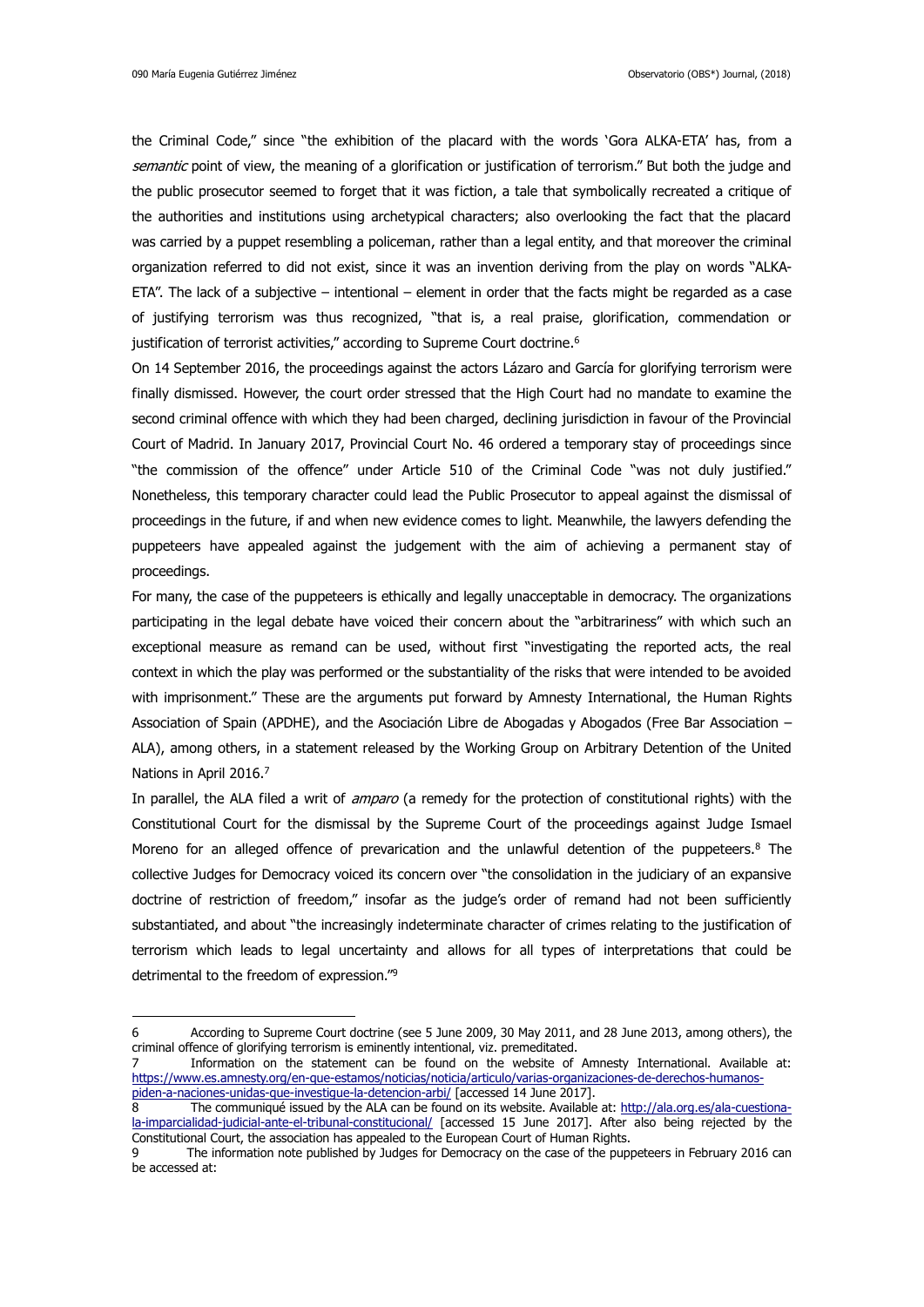<u>.</u>

This case recalls others, such as that of Guillermo Zapata, ex-councillor of Ahora Madrid, acquitted by the High Court for a number of macabre tweets posted in 2011, before occupying his seat on the council after the local elections in 2015. The sentence argued that Zapata's comments could be understood as "objectionable", but did not constitute a criminal offence. <sup>10</sup> Or the case of Cassandra Vera, which yet again highlighted the restrictions placed on humour. Vera was given a one-year prison sentence and seven years disqualification by the High Court, after it had ruled that 13 jokes that she had made about the assassination of Carrero Blanco (an ex-admiral and the right-hand man of the dictator Francisco Franco) by ETA between 2013 and 2016 were injurious.<sup>11</sup>

These three cases have a common denominator: the restrictive application of Article 578 of the Criminal Code, which pursues "the glorification of terrorism and the perpetration of acts that involve discredit, disdain or humiliation for the victims of terrorist offences." This definition of terrorism was modified with the passing of Organic Law 1/2015 of 30 March, amending the Criminal Code, as one of the commitments undertaken by the country's political parties with the signing of the anti-terrorist pact aimed at improving the fight against global jihadism.<sup>12</sup> The main objective of this pact was to "adapt" laws that had been passed when ETA was still very active to the present reality of the terrorism promoted by the DAESH, as well as intervening in the Internet and social networks in the event of detecting content contributing to justify jihadist terrorism.

On the contrary, Amnesty International's 2016/17 Report on the global situation of Human Rights notes that in Spain the "use of the offence of glorifying terrorism" is leading to the prosecution of "people peacefully exercising their right to freedom of expression" (2017: 182-183). Furthermore, it points to the 2015 legislative amendments to the Criminal Code<sup>13</sup> and to the Law on Public Security<sup>14</sup> as the cause of this situation.

<http://juecesparalademocracia.blogspot.com.es/search?q=caso+titiriteros> [accessed 7 June 2017].

<sup>10</sup> Notice of the judgement was published in November 2016. *Eldiario.es* covered the news: [http://www.eldiario.es/politica/Audiencia-Nacional-Madrid-Guillermo-Zapata\\_0\\_580592297.html](http://www.eldiario.es/politica/Audiencia-Nacional-Madrid-Guillermo-Zapata_0_580592297.html) [accessed 7 June 2017]. 11 In March 2017, the conviction was disclosed: [https://politica.elpais.com/politica/2017/03/29/actualidad/1490788774\\_203770.html](https://politica.elpais.com/politica/2017/03/29/actualidad/1490788774_203770.html) [accessed 7 June 2017]. El País also covered another paradigmatic case in January 2017, namely, that of the singer of Def con Dos, César Strawberry, for glorifying terrorism and humiliating the victims after posting several remarks on the kidnapping of José Antonio Ortega Lara by ETA and on the GRAPO in his Twitter account between November 2013 and January 2014.

<sup>12</sup> The agreement, signed by the PP, the Spanish Socialist Workers' Party (PSOE), and the minority parliamentary groups Coalición Canaria, UPN, and Foro Asturias, was reached in the wake of the terrorist attack against the French satirical weekly Charlie Hebdo in January 2015. In November of the same year, Paris was yet again hit by a double terrorist attack, which was when other political parties, such as Ciudadanos, UPyD, Democratic Union of Catalonia, and Partido Aragonesista, joined the agreement. Besides the amendment of the Criminal Code, they undertook to strengthen national security and protect the work of the country's judges and public prosecutors, for which reason the Criminal Procedure Act was amended.

<sup>13</sup> From ETA's announcement of the definitive cessation of armed activity in October 2011 until the decommissioning of weapons started in 2017, the prosecutions for glorifying terrorism on social networks have increased significantly as of 2014; a state of affairs that has been exacerbated by the amendment of the Criminal Code. Thus, "taking the sentences contained in the database of the General Council of the Judiciary (updated until 21 March) as a benchmark, since 2014 a total of 72 sentences have been passed for glorifying terrorism, of which 57 relate to acts performed on the Internet. [...] Of these 57 judgements, 50 have to do with statements relating to ETA or the GRAPO, while in another five cases alleged crimes of glorifying jihadist terrorism were tried. This information can be found in an article written by Daniel Ríos for the online newspaper *Infolibre.es*: [https://www.infolibre.es/noticias/politica/2017/03/31/al\\_menos\\_condenas\\_por\\_enaltecimiento\\_del\\_terrorismo\\_redes\\_so](https://www.infolibre.es/noticias/politica/2017/03/31/al_menos_condenas_por_enaltecimiento_del_terrorismo_redes_sociales_63204_1012.html) [ciales\\_63204\\_1012.html](https://www.infolibre.es/noticias/politica/2017/03/31/al_menos_condenas_por_enaltecimiento_del_terrorismo_redes_sociales_63204_1012.html) [accessed 5 June 2017].

<sup>14</sup> Known popularly as the "Gag Rule", it violates fundamental rights such as the presumption of innocence, the right to effective judicial protection, to demonstrate, to not be discriminated on the grounds of ideology, and to impart and receive true information. Available at[: https://www.boe.es/buscar/pdf/2015/BOE-A-2015-3442-consolidado.pdf.](https://www.boe.es/buscar/pdf/2015/BOE-A-2015-3442-consolidado.pdf)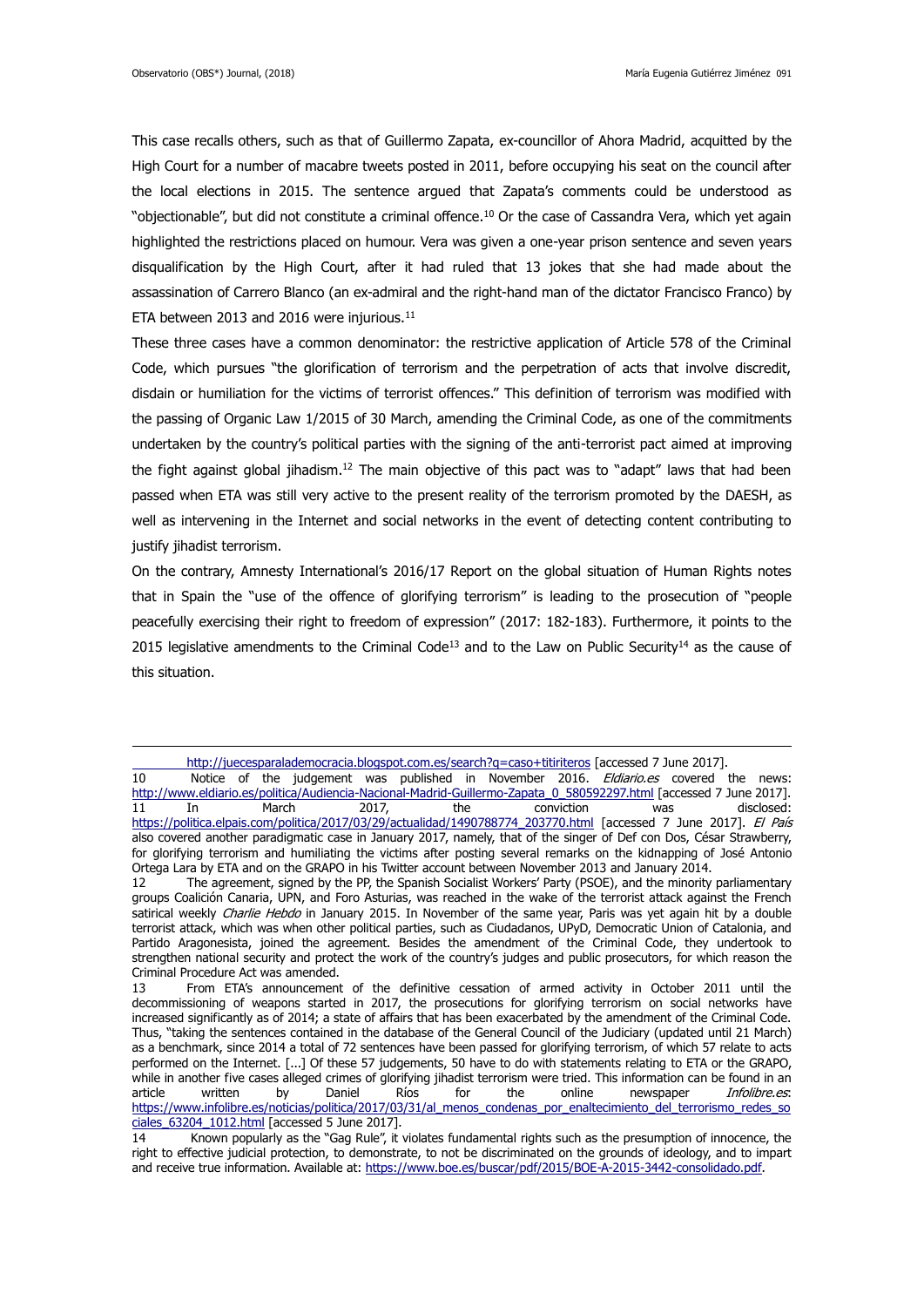### **Theoretical framework. Satire as a radical practice of freedom of expression**

The use of satire contributes to the democratization of communication. Firstly, because it is a discursive form that enhances dialectics by fostering a "dual – and critical – vision" of the world. Thus, the aim of those who practice satire is to unveil reality. According to Stoichita and Coderch's Goya: The Last Carnival, the Spanish painter offers a personal vision of the "world turned upside down" in the series of satirical etchings comprising his Los Caprichos (1799):

The literary figure of the Desenganado/Desenganador, as invented by someone like Quevedo or Gracian, is a dual and duplicitous creation. The Desenganado/Desenganador – the disenchanted person who disenchants – knows in this instance that all is lies and illusions. [...] The Desenganado/Desenganador is the one who can see, and who reveals that the world is representation, spectacle, appearance and deception. Goya gets into the skin of this dual person, [...] these images, in order to fulfil their destiny, had in their turn to return to the world, not to "enchant" it but to "disenchant" (1999: 185-185).

Now, as in the past, satirical authors attempt to open people's eyes as if it were their civic duty, even though their methods are rather informal and their purpose is to offer a counter-hegemonic representation of reality. This "duty", based on the exercise and public display of freedom of thought – freedom of expression – had already been included in the Hutchins Report  $(1947)^{15}$  as one of the responsibilities that political subjects should shoulder in democratic societies.

Secondly, the practice of satire always involves another subject, an interpreter, who establishes a relationship of complicity so that the heterodox vision provokes laughter as a shared expression. Bergson argues that "our laughter is always the laughter of a group" (1914: 6). Satire thus becomes a vehicle for social exchange, while fostering perspective freedom: to demonstrate the deception in order that people should adopt a critical or opposing attitude.

Therefore, the conception of satire as a radical practice of freedom of expression obliges all democratic governments to surpass the individual dimension of this right and guarantee its collective scope through the circulation of truthful information that enables citizens to express their opinions freely in the public sphere. Drawing from the philosophical basis of the US Constitution of 1787, T.M. Scanlon conceives freedom of expression as a necessary medium in order that citizens might regard themselves as "equal, autonomous, rational agents" who exercise their sovereignty in deciding what to think/believe and "in weighing competing reasons for action" (2003: 15).

This duty of conscience, indivisible from freedom of speech, involves obligations and/or responsibilities shared by the state which should educate citizens in democratic values and enable the creation of public

<sup>15</sup> The report entitled, A Free and Responsible Press, was drawn up by the US Commission on Freedom of the Press, which was created on 28 February 1944. In their well-known work entitled, Four Theories of the Press (1956), Siebert, Peterson, and Schramm indicate that the Hutchins Report is a more complete overview of what they call "social responsibility theory". The commission assumed part of the revisionist theses on the application of liberalism – or of laissez faire - in the field of social communication and decried the imbalances brought about: topical information converted into merchandise, the influence of advertisers on content, the simulation of free choice, the concentration of media ownership in a few hands, and government interference in the press – primarily through economic channels – in the context of World War II.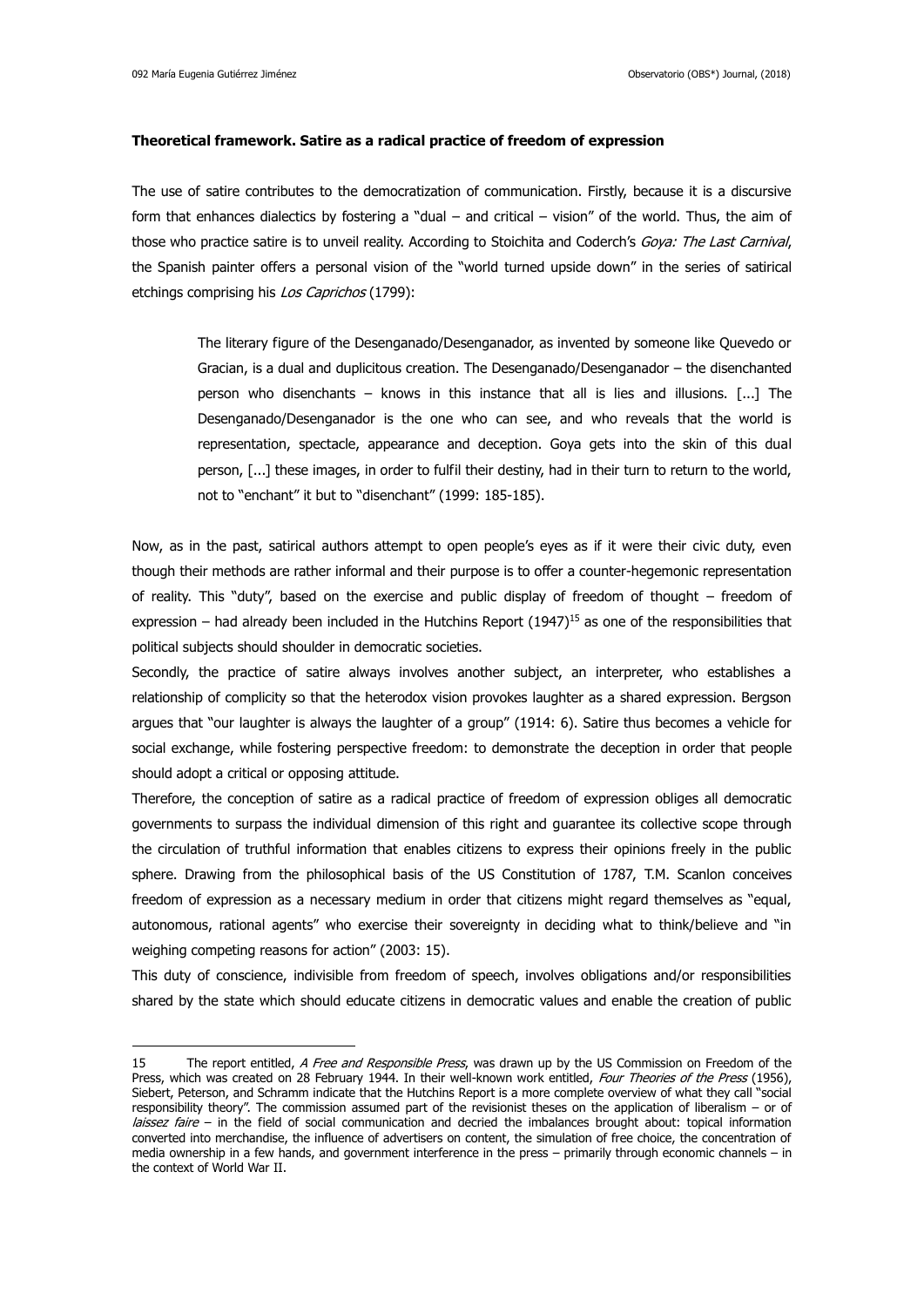media; the editors and owners of the media who should provide truthful and plural information; and the citizens who should be familiar with public administration and substantiate their views to enrich the debate. Consequently, freedom of expression cannot be reduced to the right demanded by media owners to publish whatever they like, invoking the paradoxical liberal conception that "the truth" will only prevail in a free marketplace of ideas. From a liberal perspective and in an attempt to justify the necessary freedom of speech in the virtual cosmopolis mainly controlled by the American Leviathan, the British historian and political scientist Garton Ash<sup>16</sup> resorts to the judgement passed by Supreme Court Judge Oliver Wendell Holmes in 1919 in favour of the marketplace of ideas to guarantee the non-intervention of the state:

that the ultimate good desired is better reached by free trade in ideas – that the best test of truth is the power of the thought to get itself accepted in the competition of the market (cited in Garton Ash, 2017: 75).

In contrast, Núñez Encabo argues that in "Europe the guarantee of truth lies in very different arguments":

...it is not found in a marketplace of ideas without limits, but that the truthfulness of information is the requirement of a fundamental right that citizens can demand from all the media by clearly distinguishing between information and opinions: "opinions are free, information is sacred." At any rate, only opinions, and not information, will solely depend on a market… (2008: 464).

As a result, the media in general cannot play a merely economic role, for the requirement of veracity concerns both public and private media. In their relevant work entitled, Comparing Media Systems: Three Models of Media and Politics (2004),<sup>17</sup> Hallin and Mancini situate Spain in the Mediterranean or polarized model, whose media system is basically characterized by the following aspects: state intervention; the scant professionalization of journalists; its organization in two extremes, each one linked to the country's main political parties; a tendency towards opinion journalism; and the close ties between media owners and the political establishment (Ramón Reig, 2011), a legacy of late Francoism.

This reality hinders the role of the media as mediating agents between newsworthy events and civil society (MacQuail, 1983: 21). James Carey notes that in the public journalism model the media are expected to represent the public, to avoid being perceived as "accomplices" of the state, and to act as agents of socialization that bring the world closer through their commitment to truthfulness (1999: 57). All these functions form part of the definition of the remit of public service broadcasters in Spain. Act 17/2006 stresses the need to serve the community and contribute to its social cohesion. Thence, information

<sup>16</sup> Ash has launched a research project, now transformed into the experimental website *freespeechdebate.com*, to analyse the limits imposed on freedom of speech since the fall of the Berlin Wall (1989), at a moment when the disappearance of bloc politics unearthed the existence of "close, sometimes covert collaboration between governments and the internet service providers, publishers, and media and data companies active in their territories." Another of the project's objectives is to assess the defence of freedom of speech as a universal element that contributes to promote dialogue between different cultures and makes the liberal chimera of "moral globalization" possible (2017: 26).

<sup>17</sup> This work goes beyond the normative approach of Four Theories of the Press (1956) and regards media systems not as abstract ideals, but as cultural formations determined by the prevailing socio-political conditions.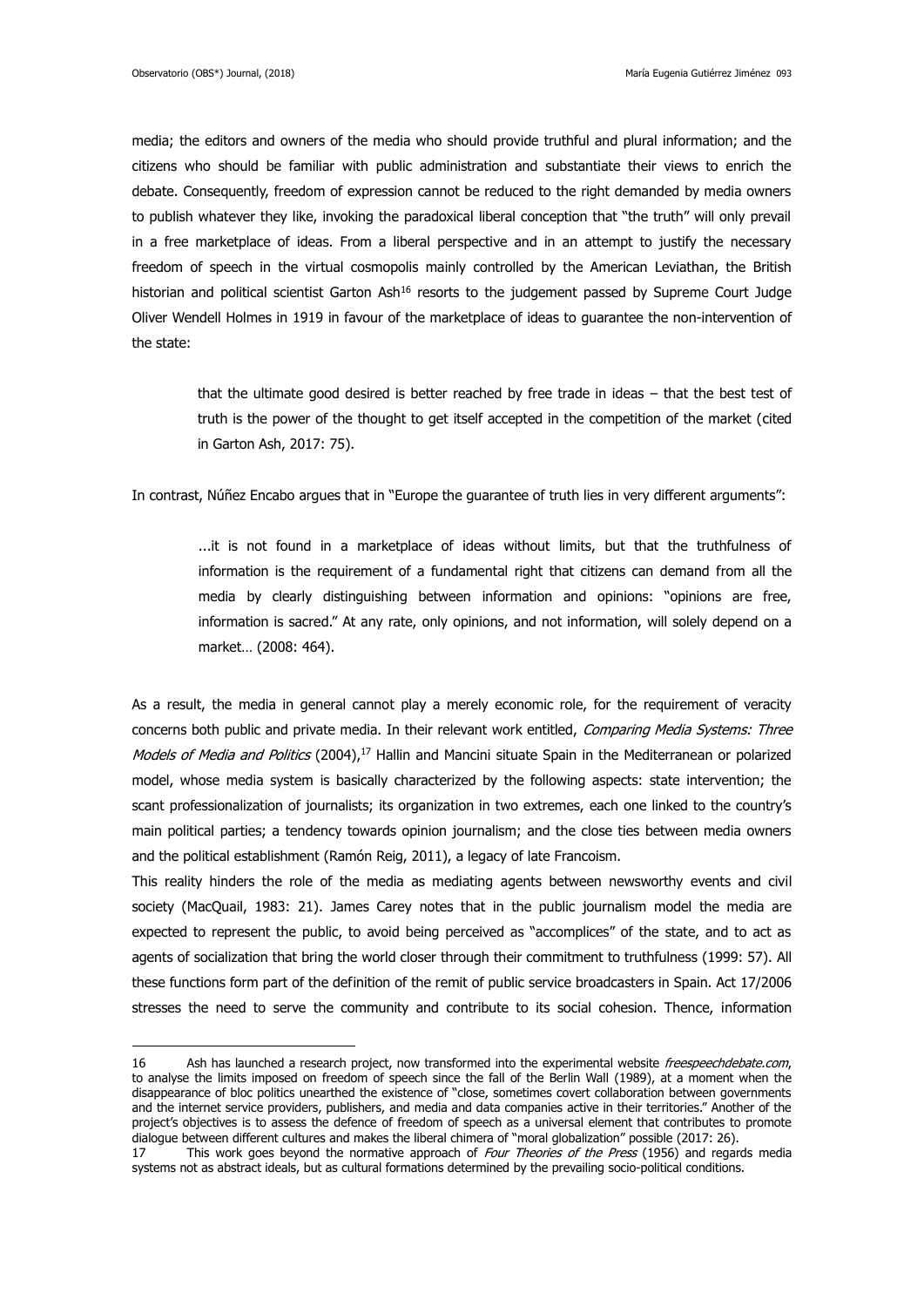should:

meet the information, culture, educational and entertainment needs of Spanish society; disseminate its identity and cultural diversity; foster the information society; promote pluralism, participation and all other constitutional values, guaranteeing the access of social groups and relevant politicians (Art. 2, Act 17/2006).

The protocol on the system of public broadcasting in the Member States, forming part of the Treaty of Amsterdam, states that "the system of public broadcasting in the Member States is directly related to the democratic, social and cultural needs of each society and to the need to preserve media pluralism" (1997: 109). In a paper co-written with Patricia Corredor on what the socialists' second term in office meant for the restructuring of the television broadcasting system, Enrique Bustamante, who has studied the history of public broadcasting in Spain (2006: 201-246), confirms that Digital Terrestrial TV (DTTV) did not involve an appreciable technological change; however, Royal Decree 365/2010 of 26 March regulating DTTV allocation did indeed: "one for each private operator and two for RTVE" (2012: 67), with the intention of guaranteeing public television broadcasting in the face of competition from private operators. But the "permanent ideological duplicity" of the socialist government, which aimed to underpin the public corporation's greater autonomy without losing the favour of the private lobbies (Bustamante, 2006: 246), limited the impact of these reforms and therefore the public's perception of them.

The offensive against RTVE was launched in the context of economic crisis. According to data provided by the corporation, "TVE-1 was the most watched channel in 2011 with an audience share of 14.5%, its programming being the most popular during nine months of the year" (cited in Soler Rojas, 2012: 87). In this connection, García de Madariaga and Lamuedra Graván underscore the importance of these data in relation to the pluralism and independence of television newscasts (2016: 20). This means that, despite its loss-making financial situation, in 2012 the PP took on the management of a public broadcasting corporation with significantly high levels of social acceptance. The 200€ million budget cut in 2012 and the change in the system of appointing the chairman of RTVE squandered that legacy, first and foremost in terms of independence. In point of fact, RTVE's audience ratings have fallen as of 2013. At present, and according to the last report analysing television consumption during 2016,<sup>18</sup> public television has maintained its position with an audience share of 10%, representing a 0.1 percentage point more than in 2015, while the country's regional television broadcasters are registering minimum audience ratings. All this has occurred in a context primarily dominated by DTTV and in which the television consumption of the Spaniards has decreased (233 minutes per person per day, although this still represents one of the highest levels compared with other European countries).

Consequently, television is still the mass medium par excellence. Thus, it is necessary to defend the autonomy of RTVE in order to enable it to fulfil its public service remit and guarantee the fundamental rights set out in Article 20.1 of the Spanish Constitution. In El futuro de la televisión pública (2012: 24-33), María Lamuedra argues how an alliance with the citizenry can safeguard the principle of independence that public television needs in order to ensure its social, rather than economic, profitability in the shape of a commitment to veracity. The explanatory memorandum to Act 17/2006 "certifies the public service

<u>.</u>

<sup>18</sup> A television analysis conducted by Barlovento in 2016:

<https://www.barloventocomunicacion.es/images/audiencias/analisis-televisivo-2016-Barlovento.pdf>.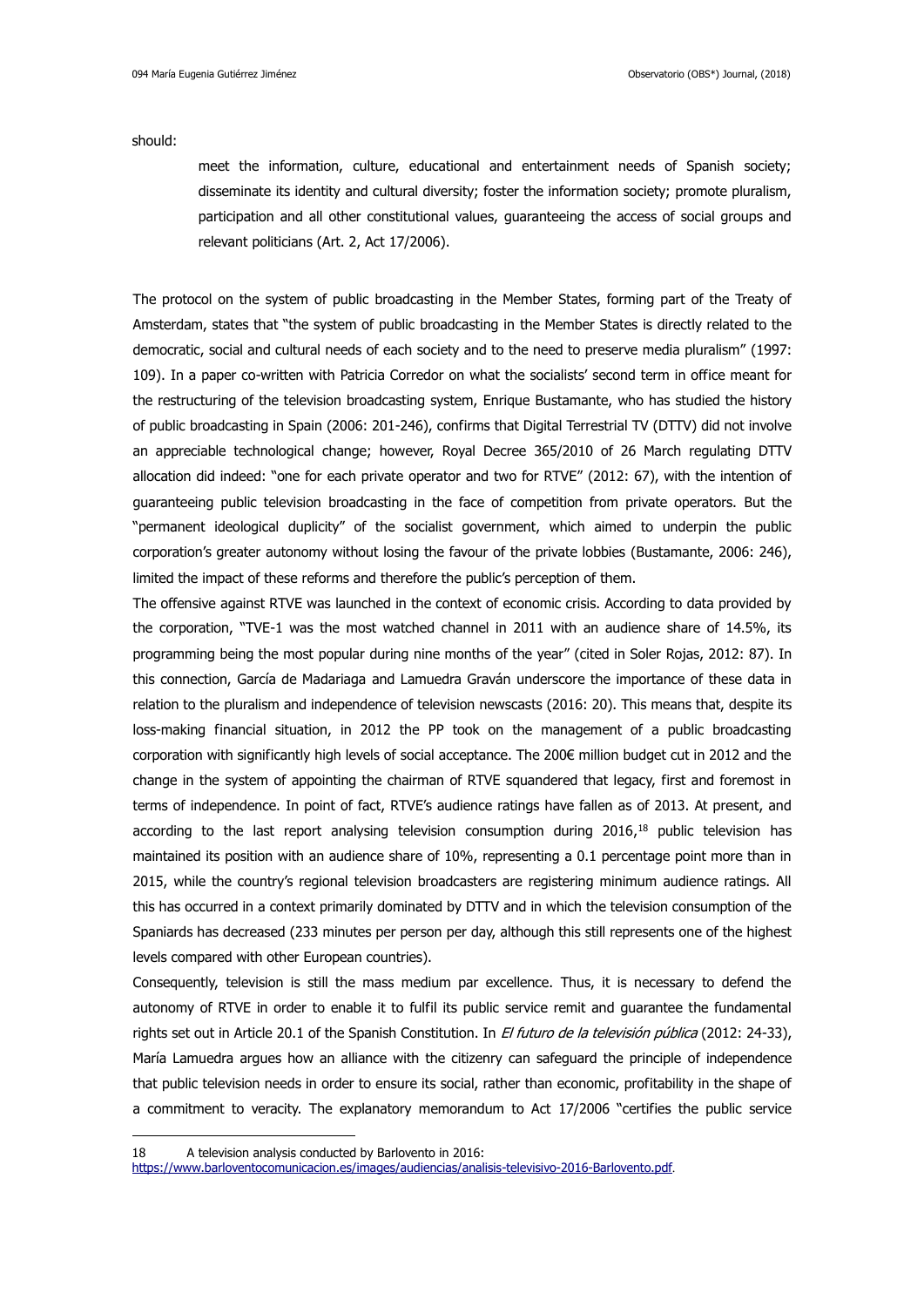<u>.</u>

identity of the State's radio and television, establishing the need to combine social profitability and a duty to reach the widest possible market," as well as serving social, educational and integration purposes. The case of the puppeteers thus provides relevant proof of the current need to reform public broadcasting in Spain. Firstly, it is observed that it contributed to reproduce a monolithic vision of the events – close to the official line – thus limiting discursive pluralism in the public sphere. Hence, the news programmes of TVE-1 can be compared to the articles published in ABC. Secondly, the lack of independence in news production reduces the guarantees of protecting the Spaniard's right to receive truthful information, since the repression of any display of criticism is ultimately justified, instead of elaborating on its virtualities in order to shift the conflict from the sphere of violence to that of discussion, thus recuperating the value of "free speech" or parrhesia of Classical Greece.

In this free flow, satire is safeguarded as a radical practice, for the thought of the satirical writer takes the form of criticizing/questioning the public sphere and promoting the carnivalization of the world. Borrowing from the Russian theoretician Mikhail Bakhtin's famous work entitled, Folk Culture of the Middle Ages and Renaissance, this representation is grounded in a heterodox vision of reality in which the hierarchies are inverted, the characteristics inherent to ceremonies are demystified, and time becomes another (2005: 17). Satire thus becomes an indicator of the democratic health of a country, because not only mental frontiers are inverted, viz. the classifications that civility imposes on reality, but human reality is also rediscovered through its contradictions. Paradoxically, satire opens up new avenues of understanding by breaking moulds/roles that determine the official vision of reality. Thence its necessary vindication in democratic systems.

## **La bruja y don Cristóbal. The carnivalization of the world as a legitimate expression of criticism**

The last puppet play performed by "Títeres desde abajo" combines the age-old folk tradition of puppet theatre, developed both in the West and in the East, with a political commitment to social protest. Thus, the actors Alfonso Lázaro and Raúl García stated after their release from prison that with La bruja y don Cristóbal their intention had been to "make society reflect" on "unjust or immoral" situations and warn against the revival of authoritarianism ( $EFE$ , 14 February 2016).<sup>19</sup> For the infantilized and grotesque forms of the puppets and its plot based on scenes in which repetition, violence, and the absurd prevail made it easier to raise "serious" issues which, if it were not for the use of the absurd and laughter, would have been difficult to swallow. It should be noted that this fiction story dealt with realities that had been "silenced" hitherto, such as the theft of babies during the Franco dictatorship; or glossed over for being awkward for the establishment, such as the right to adequate housing or the criminalization of any conduct that casts doubt on current conventions. Therefore, Lázaro and García used puppet theatre as a way of fostering an alternative perception of reality-the immediate.

A clear example of the combination of political commitment with the entertainment language of theatre can be found in the works of the playwright Darío Fo (1926-2016), specifically in Mistero Buffo (1969) and

<sup>19</sup> The communiqué is available at: [https://www.efe.com/efe/espana/politica/los-titiriteros-afirman-que-querian](https://www.efe.com/efe/espana/politica/los-titiriteros-afirman-que-querian-reflexionar-sobre-situaciones-injustas/10002-2839206)[reflexionar-sobre-situaciones-injustas/10002-2839206#](https://www.efe.com/efe/espana/politica/los-titiriteros-afirman-que-querian-reflexionar-sobre-situaciones-injustas/10002-2839206) [accessed 5 June 2017].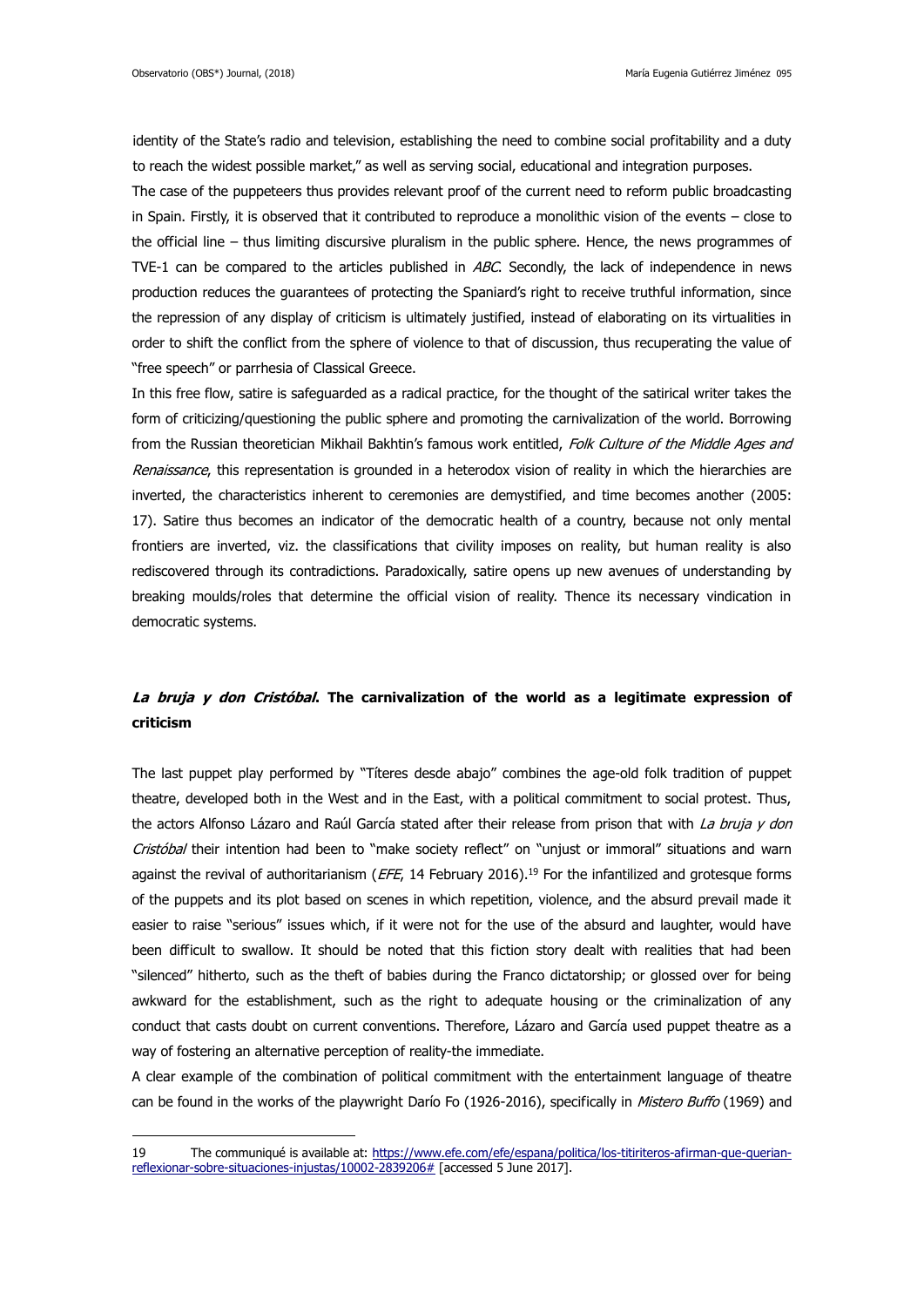Accidental Death of an Anarchist (1970), both set in the years during which Italy experienced "fascist" repression at its worst after World War II, and the "red scare" aimed at stamping out the trade union and student protests (notes by the author in the edition of Nuestra Cultura, Madrid, 1971). In the case of La bruja y don Cristóbal (2016), there is a clear reference to Federico García Lorca and the technical and aesthetic renovation brought about by his conception of puppet theatre as a way of expressing a break with the canons of the bourgeois theatre prevailing at the time. It raises "excluded" issues such as human passions, death, oppression, and rebelliousness, and it reinstates one of theatre's principal potentialities: the dramatic poet can "fill the stage with images and invention" and make both the characters and the plot "emerge from the book and become human" (García Lorca, referred to in Cuaderno Pedagógico (INAEM), 1997-98: 4). Thus, some experts in García Lorca's plays claim that "puppet theatre is not […] a minor genre, but a form of artistic experimentation" originating from a combination of modernity and tradition (Gómez Torres, 1994); namely, creative freedom or poetic imagination – defended by the European avant-gardists<sup>20</sup> – is linked to the recuperation of folk culture: nursery rhymes, romances, and character types. For this reason, puppet theatre was conceived by the Granada playwright and poet as "a paradigm of freedom" (Fernández Cifuentes, 1986).

The actors Lázaro and García drew on García Lorca's *Retablillo de don Cristóbal* (1934),<sup>21</sup> which according to the specialists was influenced by Valle-Inclán's Martes de Carnaval (Carnival Tuesday) (1930), hence the use of the grotesque and the "harsh language of the puppets" (taken from the work's spoken prologue). La bruja y don Cristóbal is a free interpretation that, if it has any likeness to Lorca's play, that is the recuperation of the subversive and grotesque don Cristóbal Polichinela: "the Andalusian, a cousin to Galician fuss and brother-in-law to the Tía Norica [puppet theatre] of Cadiz, brother to Monsieur Guignol from Paris, and uncle to don Harlequin from Bergamo, as one of the characters in which the old essence of theatre remains pure" (García Lorca, cited in Tejerina Lobo, 2005). In the play under study here, recourse is made to the character of don Cristóbal, which is transfigured to a certain extent to represent the repression of the authorities. He first appears embodying the owner of the dwelling occupied by the witch, before being converted into the judge dealing with the "dismantling of a terrorist cell" and who orders the arrest of the witch, who a policeman has incriminated by placing a placard bearing the slogan "Gora ALKA-ETA" on her. The fifth scene, called the "police set-up", ends with the recorded sound of the "official" radio station:

Radio Cristobita, it is two o'clock. In the early hours of this morning, a dangerous terrorist cell has been dismantled [...] The operation [...] has ended with the arrest of a woman who has been accused of belonging to a criminal organization dedicated to terrorism and witchcraft. The case being investigated by Judge Don Cristóbal Polichinela is still open…

<sup>20</sup> It should be recalled that in the afternoon of 5 January 1923, a folk puppet festival was held at the Granada home of the García Lorca family, in which "Federico was the author, artistic director, and puppeteer; Manuel de Falla was the conductor and orchestra; and the painter Hermenegildo Lanz was responsible for the staging and the puppets." Three geniuses united to represent "the estremés The Two Speakers – attributed to Cervantes at the time – The Girl Who Waters Basil and the Very Inquisitive Prince and The Three Magi" (Gómez Torres, 1994), both by García Lorca.

<sup>21</sup> The first signed manuscript is dated March 1934, with the subtitle of "Escena de Cristobícal", which was premiered at the Avenida Theatre in Buenas Aires on 25 March of the same year. It was performed in Spain at a later date. The adjective "cristobical" or "cristobítal" was used by García Lorca as a way of designating the puppet theatre genre, according to the poet's correspondence with Adolfo Salazar.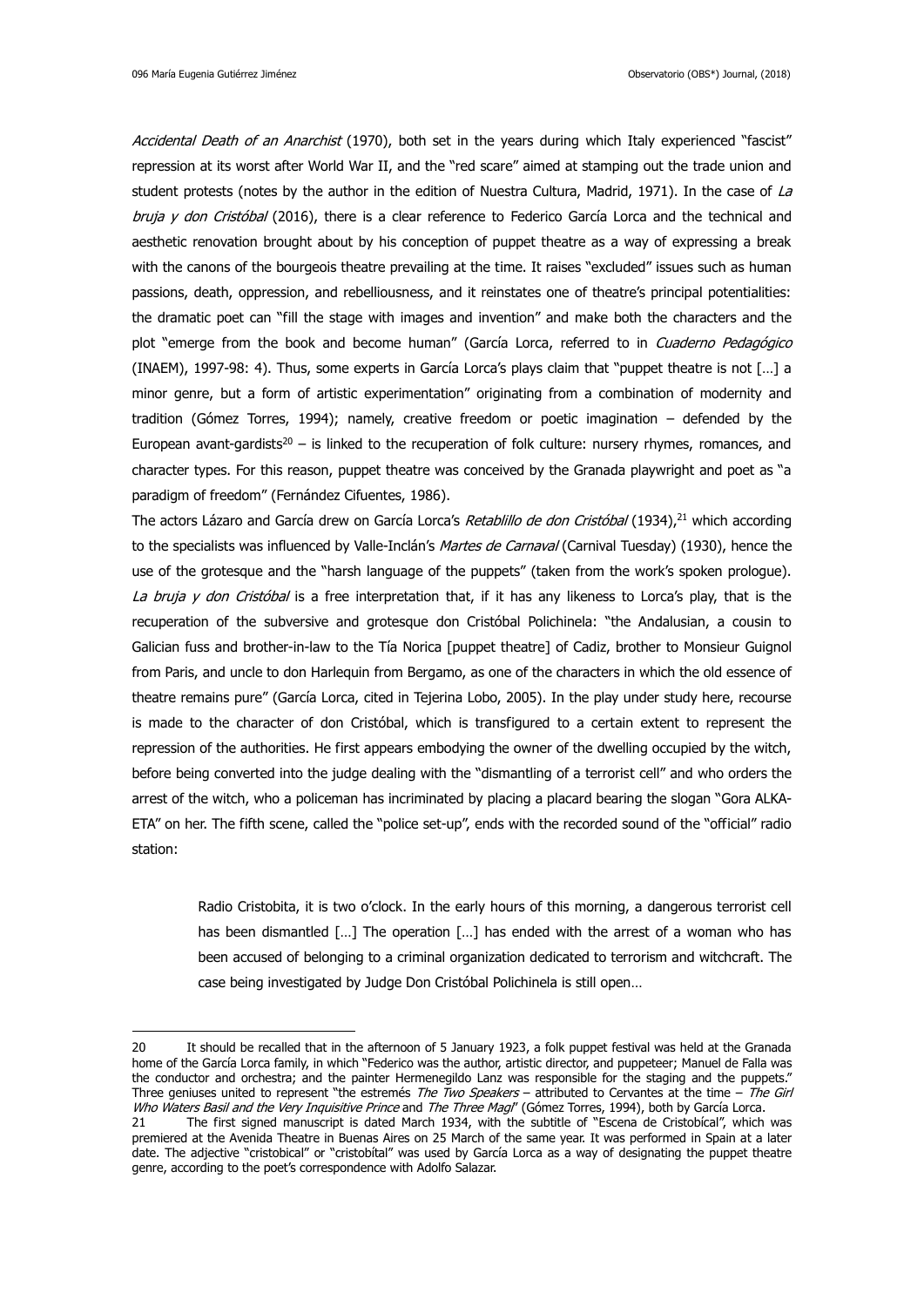It is the purported "terrorist" witch who is therefore the victim of repression. In this way, the universe of the folk fairy-tale is used to embody the witch<sup>22</sup> as an anti-heroine always associated with behaviours that are beyond the pale of established social norms, or as a recurrent character to provoke either an "exemplary" effect or the freedom of imagining "what is improper" of a woman. This is not new. In chapbook literature, there are two stories that serve this purpose: that of "Rosaura la de Trujillo (Rosaura of Trujillo)",<sup>23</sup> a girl of noble extraction who, after having fallen in love with a young labourer, elopes with him to live their "prohibited" love. But she is duped, for during their elopement she is raped by her beloved and a cousin of his. Rosaura finds redemption in a convent, that is, by toeing the line again, and in the "kindness" of a priest who goes on to avenge her dishonour by killing the young men (Caro Baroja, 1990: 96-97). The second is the tale of "La valiente Espinela (The Brave Espinela)", $24$  who falls in love with a noble gentleman who rejects her for not belonging to the same lineage. Piqued, Espinela plans her revenge and kills her beloved. Thereafter, she is pursued by the authorities. During her flight, she dresses up as a man and is invested with male attributes: courage, strength, and skill with the sword. To achieve/defend her freedom, she commits all kinds of crimes.

These characters represent the fear of breaking the rules. Thus, during the performance of the play one of the puppeteers asks the audience if they know where his companion has gone. The second puppeteer admits that he is too frightened to come on stage in the event that one of the witches living in the Madrid borough of Tetuán might be watching and cast a spell on him. The first puppeteer, playing the role of the down-to-earth Sancho Panza, informs his companion that witches only exist in fairy-tales, since they are figments of the imagination. The second puppeteer replies that in that borough/village there are witches who "live in abandoned houses":

Tit1: [...] who would want to occupy an abandoned house? They'd have to paint it, mend the leaks, the kitchen, connect the electricity and water supply, change the lock, that's a lot of work.

Tit2: Well, they do. And I've also heard that they always have at least four dogs, six cats, and a rat that knows Latin and mathematics. And furthermore they don't eat meat.

[...]

1

Tit2: And they go out at night in search of food in the dustbins and paint graffiti on the walls with an O with a streak of lightning in the middle.

Tit1: That's a crime.

Tit2: And they don't want suitors or paramours and only sleep with whoever they like and whenever they please.

Tit1: That's very strange, who doesn't want the peace of mind that a proper relationship gives them, monogamous, heteronormative and well-established by the roles assigned by the

<sup>22</sup> Carlo Ginzburg, a representative of micro-history, called for a reconsideration of European medieval witchcraft in his work entitled, I Benandanti (1966), but it was not until Ecstasies: Deciphering the Witches' Sabbath (1991) that he articulated a synchronic-morphological analysis of the rite of the Witches' Sabbath, which was imagined by witch hunters, and the origins of the narratives with which it was described.

<sup>23</sup> See a copy of the chapbook at the Castile and Leon Digital Library. Available at: <http://bibliotecadigital.jcyl.es/es/consulta/registro.cmd?id=8544>.

<sup>24</sup> The "Hazañas" collection housed in the Library of Humanities of Seville University contains a copy of this romance. Shelf mark: H Ca. 029/088. Available at: [http://fondosdigitales.us.es/fondos/libros/7392/1/la-valiente](http://fondosdigitales.us.es/fondos/libros/7392/1/la-valiente-espinela-nueva-relacion-y-curioso-romance-en-que-se-declara-y-da-cuenta-de-lo-que-sucedio-esta-doncella/)[espinela-nueva-relacion-y-curioso-romance-en-que-se-declara-y-da-cuenta-de-lo-que-sucedio-esta-doncella/](http://fondosdigitales.us.es/fondos/libros/7392/1/la-valiente-espinela-nueva-relacion-y-curioso-romance-en-que-se-declara-y-da-cuenta-de-lo-que-sucedio-esta-doncella/).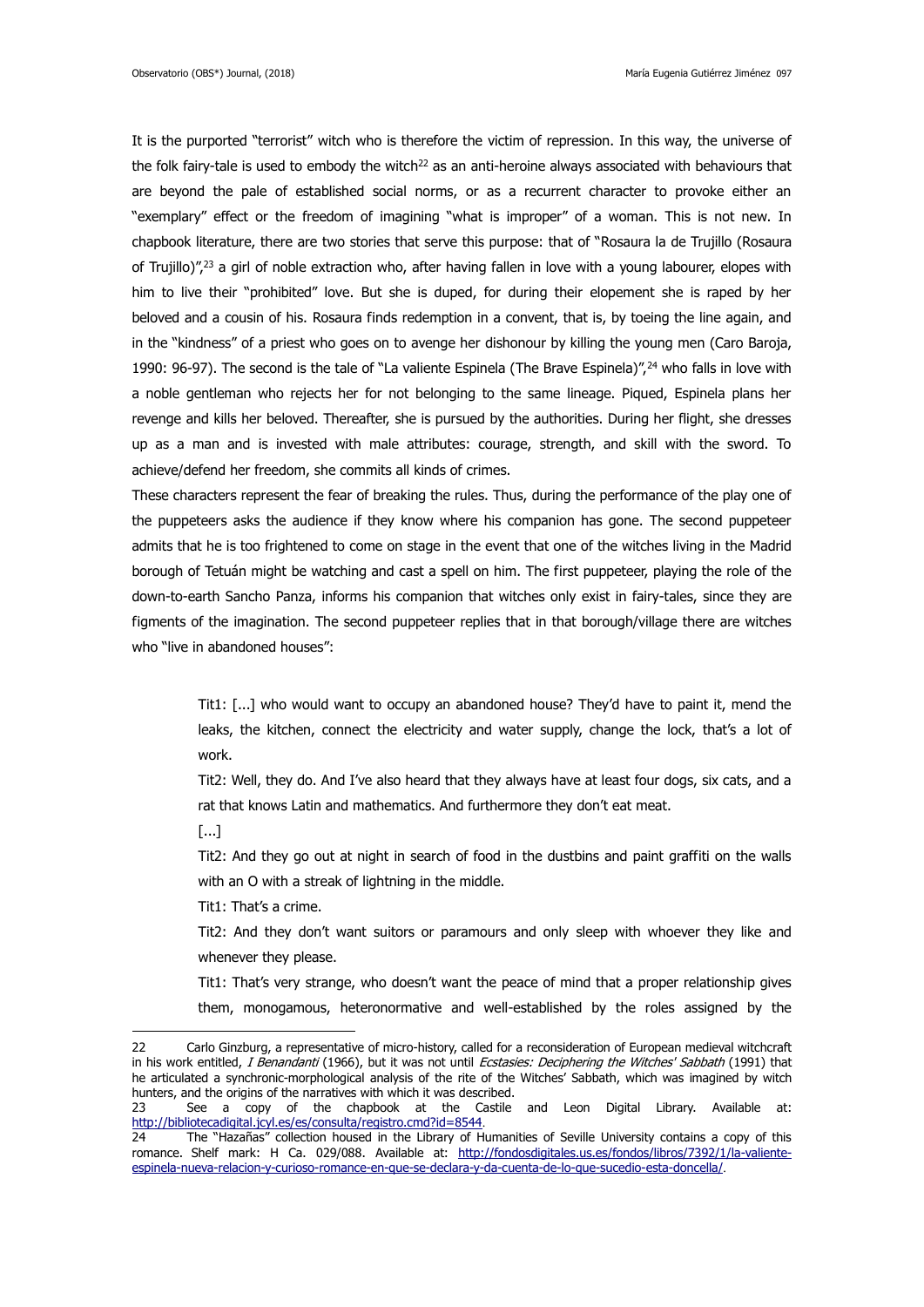patriarchy? What a load of rubbish. Come on, come out of there because we have to cast that spell, and it's getting late.

In this case, the disguise reveals more than it hides. The witch is described as a "squatter", "crusty busker", and "feminist", who society – personified by don Cristóbal Polichinela – "pursues" with the full force of the law and propriety. Moreover, this witch speaks in Esperanto, an international language created by Zamenhof to contribute, under the principle of equality, to international communication and global peace, and initially disseminated by the anarchist movement. Does this mean to say that the witch represents the criminalization of the libertarian movement and ideas by the capitalist system, or rather the belief that the pending social revolution depends on the emancipation and social equality of women? The final spell in the play gives meaning to such interpretations: the witch flees and crosses the frontier with "20 guards with depraved souls" hot on her heels; and in that context, in the face of an inconclusive end, the puppeteers reveal the play's message:

- Tit1: They're still flying free on their broomsticks.
- Tit2: That nothing and nobody impose another authority.
- Tit1: That isn't that of their own free will.
- [...]
- Tit1: Cast off your chains!
- Tit2: Cast off such a heavy burden.
- Tit1: Do not fear!
- Tit2: Free yourselves!

Therefore, the political potential of La bruja y don Cristóbal lies in raising awareness about marginalized issues and the use of recognizable folk characters, converting the genre into a vehicle for the promotion of an alternative vision of reality, which involves unmasking the contradictions of the official version of events. For "in the light of time, everything is laughable": life, death, and the finite nature of individuals. This idea forms the basis of Mikhail Bakhtin's theory of the culture of popular laughter, inasmuch as laughter has the virtuality of discovering the present as an object of representation, of breaking the rules and with time, reinstating the ambivalence that official solemnity destroys by constructing the socially acceptable as a regulatory body of reality. Official solemnity reduces the world to a sole narrative:

It is a stagnation process of the new frontiers between the senses, the phenomena and the objects of the world, of granting the world a moment of stability (the stabilization of a new hierarchy), of eternalization (canonization); it is a process of making the world serious [...] furnishing the moment of threat, intimidation, fear. But this process of stagnation and converting the world into a serious place is only verified in official spheres; this formalized culture is none other than a small island surrounded by an ocean of the non-official (2000: 166- 167).

The play analysed here therefore participates in the carnivalization of the world through the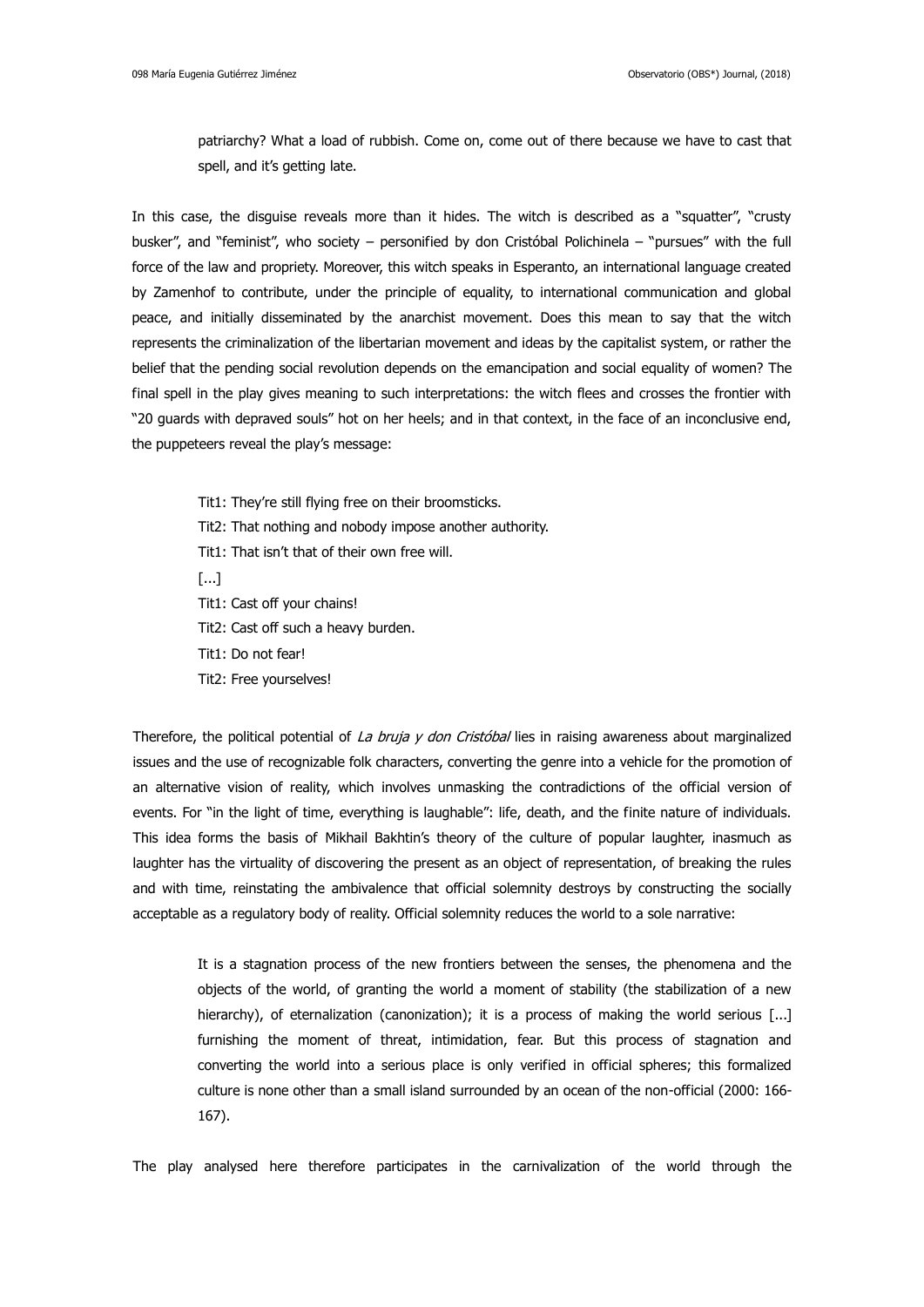demystification of taboos and by ridiculing the characters. The re-adaptation of folk culture to typical current situations underscores one of the principal virtualities of laughter: to make an alternative vision of events accessible. However, in order that laughter may achieve its transgressive purpose, it needs an audience that participates by imagining that other place – an imagined exterior similar to that theorized by Foucault as *heterotopia*<sup>25</sup> – where the hidden meaning of facts is projected. Thus, Isabel Tejerina concludes that puppet theatre contributes to allow the transgression of peering into the unseen to be enjoyed by all, adults and children alike. Therefore, the genre shapes an inter-class discourse capable of conveying a message of opposition under the guise of the absurd and the ridiculous:

True enough, whether crude or sophisticated, they have always captivated people, select audiences on important occasions, now on the increase, and above all have attracted the attention of people and children in a very intense and special way, because [...] they manage to meet the challenge of expressing, stony-faced, all that their role requires of them, that is, they manage to express primordial human feelings and even tackle our deepest emotions in performances of an accomplished expressiveness (2005, online)

In a nutshell, this folk genre does not only foster an alternative vision, but this makes sense in the collective expression or *public* enjoyment of the dramatic rite. Satire and its virtualities thus shape a language that unites that which appeared to be disunited: the individual and collective dimension of the practice of dissent, insofar as experiencing citizen status resides in the collective expression of that other thought. Hence the carnivalization of this genre participates in the culture of the public square.

### **Comparative study of TVE and ABC. Limits to the access to truthful information**

In order to assess whether the Spanish public television broadcaster applied the principles of pluralism, truthfulness, and professional diligence<sup>26</sup> in its coverage of the case of the puppeteers, or on the contrary helped to reproduce the official version, we have focused on three news stories covered on TVE-1's midday news programmes between 6 and 10 February 2016. The analysis of these stories will us help to identify the characteristics of TVE-1 news coverage, which will then be compared with the information offered by  $ABC^2$  on case of the puppeteers, specifically in the columns and leaders published on 6 and 11 February. The analytic criteria, described in the methodology section, contribute to assess the differences between the coverage of a public and private medium, insofar as the former should offer a public service. To this end, it is necessary to ascertain the way in which the facts were presented, how the social actors involved were referred to, the information sources used to construct the story and, lastly, whether there

<sup>25</sup> According to Michel Foucault in his work Aesthetics, Method, and Epistemology, theatre can be understood as a heterotopy in the sense that it creates "a space of illusion that denounces all real space, all real emplacements within which human life is partitioned off, as being even more illusory" (1998: 184). As a result, puppet theatre appeals to the spectator in order that, through his imagination, he might participate in the projection of a comical, critical, and farfetched representation of history.

<sup>26</sup> The values of pluralism, truthfulness, and accessibility are enshrined in Article 20 of the Spanish Constitution and, in parallel, should foster an "informed" public opinion, according to the explanatory memorandum of Act 17/2006. 27 At the time,  $ABC$  professed to be the "2<sup>nd</sup> newspaper of Madrid".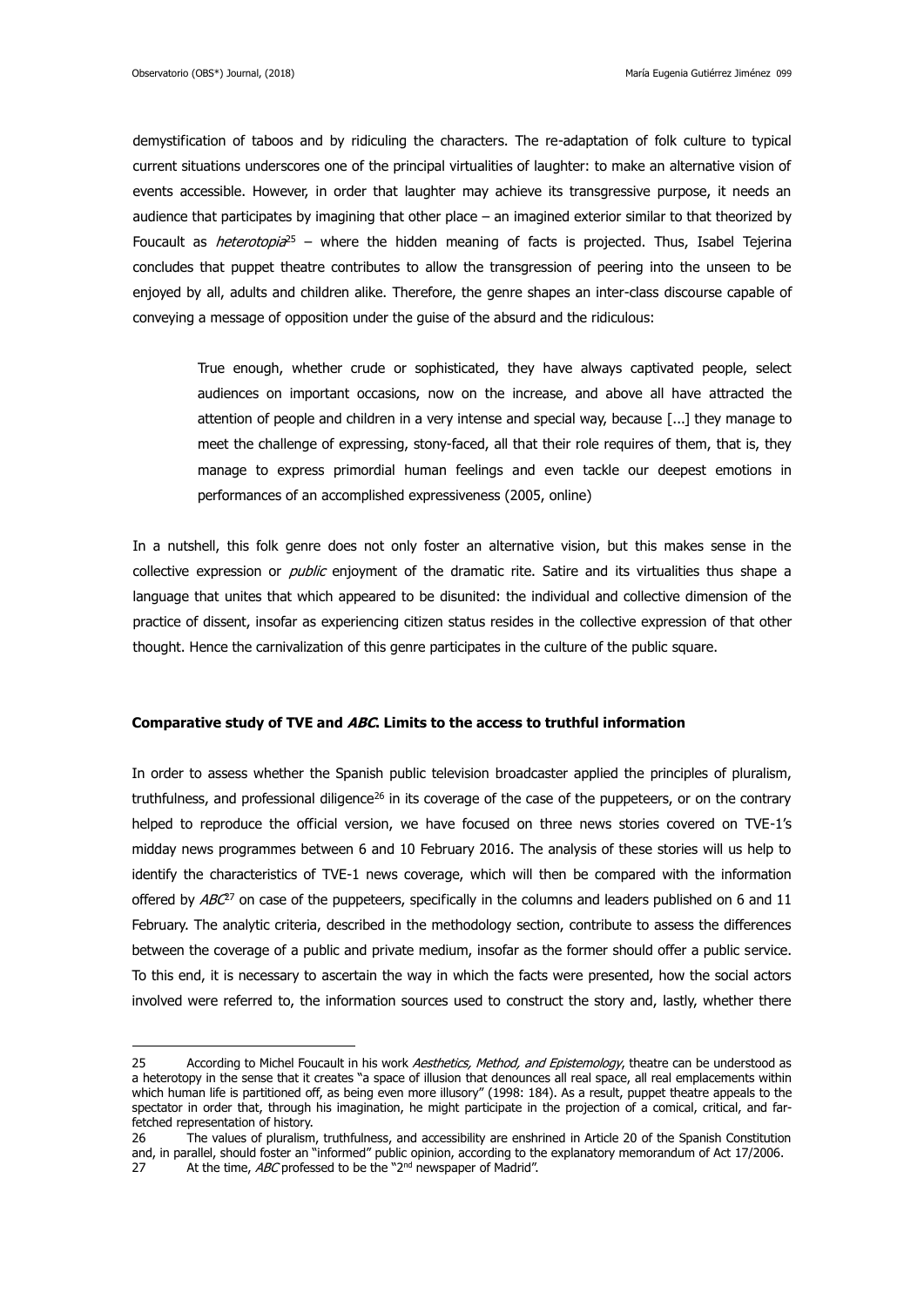was an allusion to the context in which the events occurred or to the play performed. For the media construction of reality makes it easier – or not – to glimpse the complexity of the facts.

### A politicized interpretation

1

The arrest of the puppeteers was covered in the initial summary of TVE-1's midday news programme (TD1) broadcast on Saturday, 6 February. In this summary, it was indicated that they had been arrested the night before and were currently testifying in the High Court for the alleged crime of glorifying terrorism, and the use of the "placard supporting ETA" was again mentioned as evidence of this. The story had initially been covered in the evening news programme (TD2) broadcast on 5 February, and since it had included an image of the placard bearing the slogan "Alka-ETA", ceded by *El País*, the audience was already familiar with the case. However, on the  $6<sup>th</sup>$  it was stressed that the puppeteers had justified the terrorist acts of ETA and humiliated the victims, ignoring the figurative meaning of the slogan. On this second news programme, no explanation of the play's plot or the main character was offered.

This was followed by live coverage of the statements made by Celia Mayer, the councillor responsible for culture and sports at Madrid City Council, and those of Jorge Fernández Díaz, acting Home Office Minister. The former placed the accent on the measures taken as proof that the council was shouldering its responsibilities: the performance had been stopped as soon as it had become aware of the situation; it had filed a complaint against the puppeteers; and those responsible for the Carnival programme had been sacked.<sup>28</sup> For his part, Fernández Díaz stressed the "gravity" of the case: "playing" at glorifying terrorism and with the victims was unacceptable, since "it is classified as a potential crime." Furthermore, he reproved whoever held that the play was suitable for children: this "has exceeded permissible limits." The story ended with the remarks of one of the government's spokespeople. There was no trace of the testimonies of the families with children who had reported the puppeteers to the police or those of the representatives of the actors. The puppeteers, the story's main subjects, were conspicuous by their absence.



<sup>28</sup> The first measures taken by Mayer only helped to make matters worse and above all facilitated the political use of the case to discredit the "city council of change". Without considering the arbitrariness of the actions of the police and the judge, the city council also filed a complaint against the company "Títeres desde abajo", only to call for, together with other collectives, the release of the puppeteers a couple of days later. By recanting is such a fashion, the council lost credibility.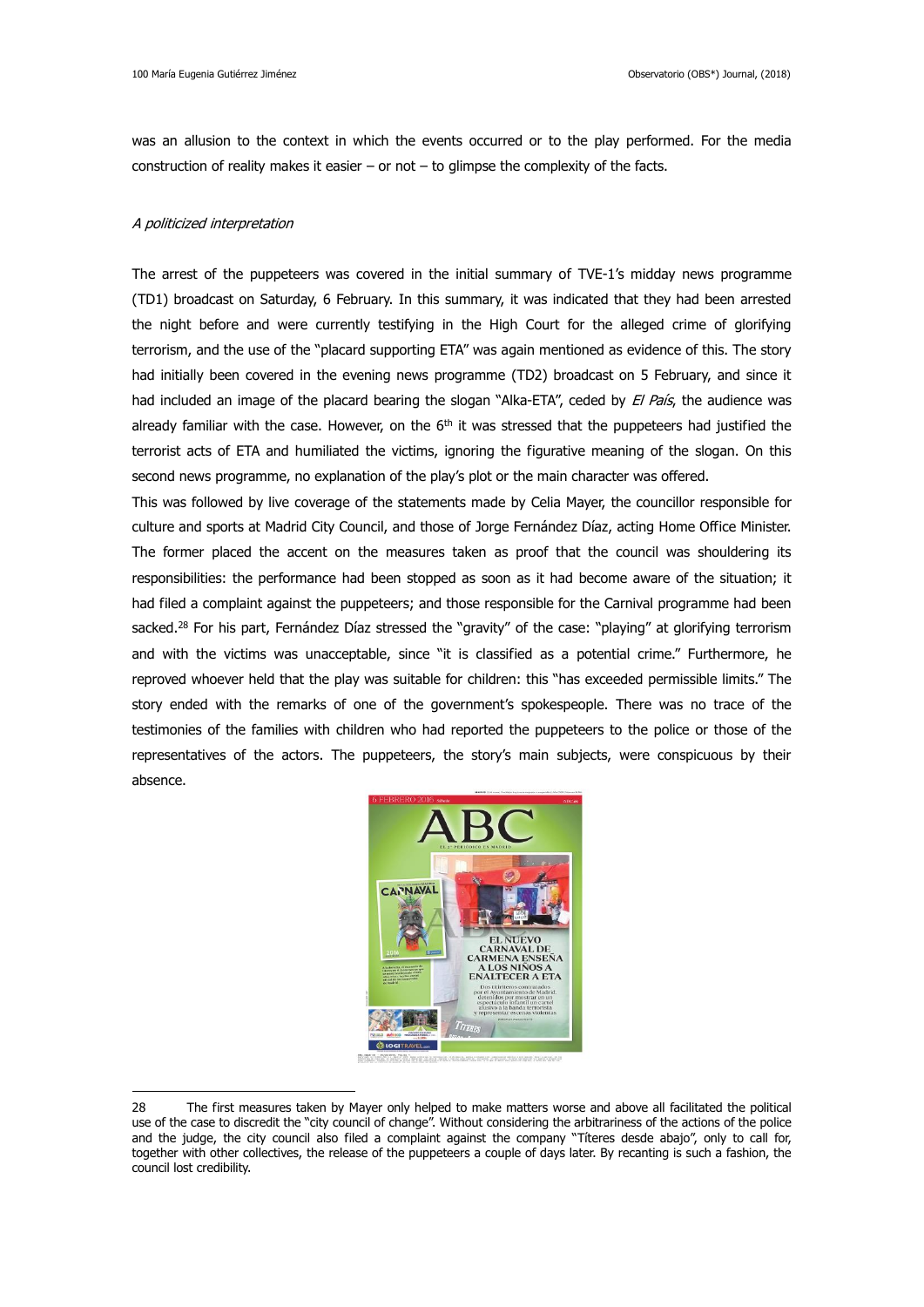The case of the puppeteers made the front page of  $ABC$  [Figure 2] published on 6 February, which featured an image, against a green background, recreating the scene in which the puppet resembling a policeman uses the placard bearing the slogan "Gora ALKA-ETA" to incriminate the witch. However, there were no further explanations about the scene or the play. The headline pointed to the culprit of such "offensive" acts, the puppeteers becoming mere accomplices, instead of being the main subjects/actors. "Carmena's new carnival teaches children to glorify ETA." In these terms, it was the Mayoress of Madrid who had committed the offence. The strapline continued to insist on the use of "a placard alluding to the terrorist group", which – it was understood – referred to ETA, and on the violence of a performance destined for children.<sup>29</sup> Such a "folly", which bordered on "the improper", according to the headline of the leader published the same day,<sup>30</sup> could only be the work of Manuela Carmena, ridiculed for her militant past and for identifying such an ideology with the transgression/freedom inherent to carnival.

The aforementioned leader claimed that the puppeteers had been booked because of their "ideological affinity" and that "Madrid is in the hands of sectarians who flaunt their ultra-left extremism." With this blunt value judgement, the enemy – also branded as "anti-democratic" – was magnified, and its political practices were reduced to "indoctrinating" children, the most vulnerable collective symbolizing innocence as a social value that should be preserved. To this end, ABC presented itself before its readership as the champion of the main victims (the children) and adopted the view of their legal representatives (the parents). The article, with elements of an opinion piece, $31$  featured the testimonies of some of the families: "That was the final straw for the indignant parents who did not understand…"; and "…the members of the audience, who were flabbergasted and did not stop kicking up a fuss," before adding, "What was meant to have been a fun afternoon, became a grotesque mockery with one outrage after another;<sup>"32</sup> and even the title of the sidebar completing the information included a rhetorical question that expressed the adults' indignation: "Who booked those people?" The blending of the voice of the narrator with that of the members of the public who reported the "macabre performance" was another of the predominant features of the piece.

### Criminalizing dissenters

1

On the one hand, the pointed exchange between Madrid City Council and representatives of the PP government on TVE-1's news programmes was one of the most remarkable features, without any attention being paid to the absence of testimonies from Lázaro and García's circle. That same morning, Cadena Ser mentioned a communiqué issued by the trade union CNT-AIT of Granada, since one of the puppeteers "is a militant of the CNT." The communiqué confirmed that the play had been premiered in Granada on 29 January 2016, before being performed again on the  $31<sup>st</sup>$ , without there having been any problems. Likewise, the radio station shed light on the message that the puppet play intended to convey:

<sup>29</sup> The front page of La Razón, published on 6 February 2016, also referred to the case with a similar headline: "Carmena's carnival: cheers for ETA and hanged judges and nuns."

<sup>30</sup> Page 4 of the Madrid edition of ABC, published on Saturday, 6 February 2016.

<sup>31</sup> The leader, signed by M.J. Álvarez, C. Hidalgo, and I.S. Calleja and published on 6 February, appeared on pages 16 and 17 of the Spanish news section.

<sup>32</sup> Italics have been used in quotations to refer to concepts that appeared in inverted commas in the newspaper.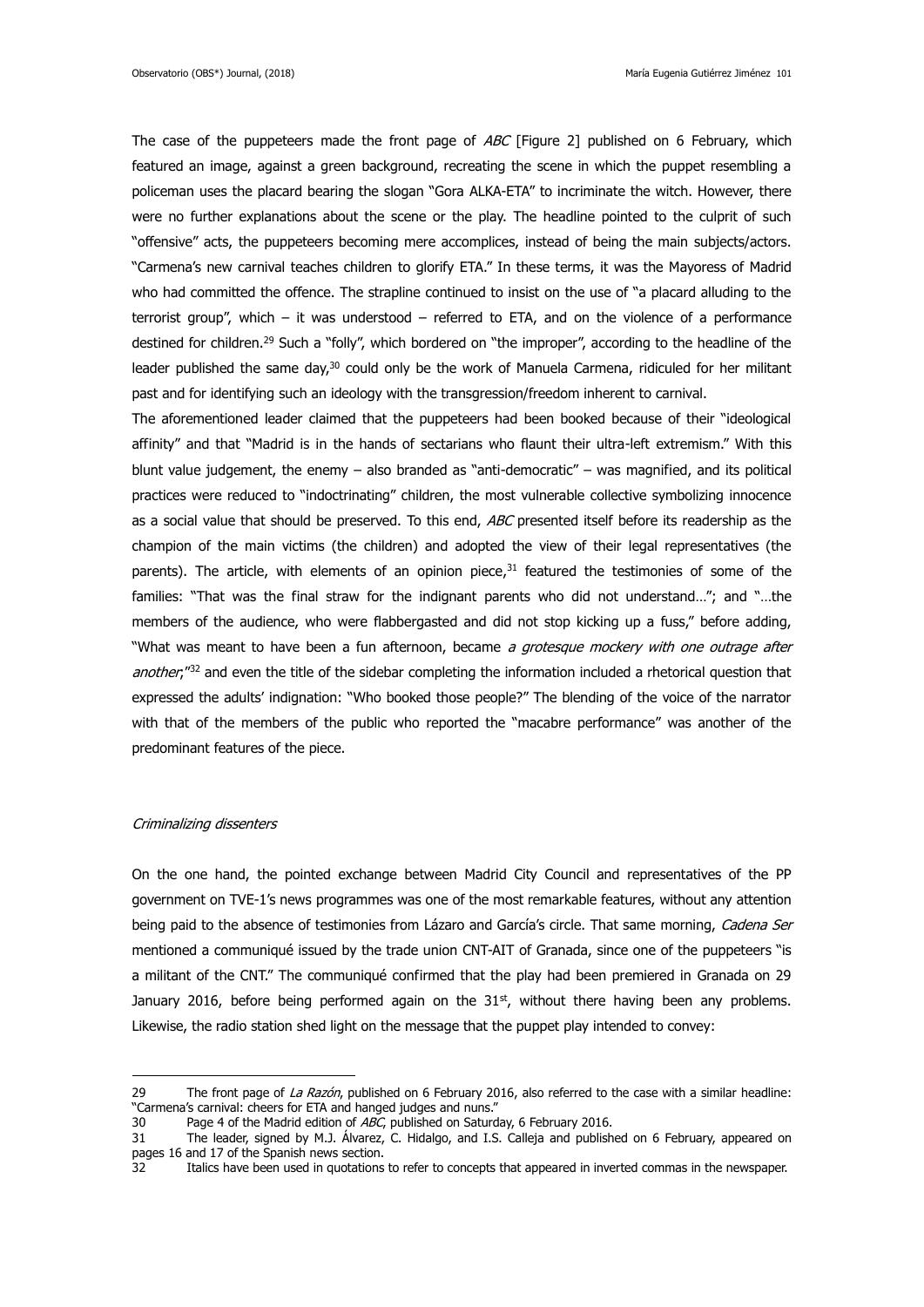...using the recurring characters of fairy-tales and plays, the "witch hunt" that the libertarian movement has suffered over the past few years, with police set-ups such as "Operation Pandora". The play features a witch who represents people with a bad public name and who finds herself having to confront the four powers governing society, namely, ownership, religion, state power and law (communiqué reproduced by *Cadena Ser*, 6 February 2016).<sup>33</sup>

Neither the description of the plot nor the context in which the play had been performed was covered on TVE-1 as part of the reference framework. Moreover, the public television broadcaster also ignored the ideological leanings of one of the puppeteers. However, ABC did mention this information explicitly, using it as part of its criminalization strategy. Violating the presumption of innocence, the newspaper's headline of 6 February described the puppeteers as "two people arrested for glorifying terrorism," adding in the strapline that they were "two anarchists with a criminal record for robbery with violence." The notion of public "danger" and the irresponsibility of those who had booked them could be gleaned from the passage of the text in which the actors' criminal record was revealed: "Títeres desde abajo" is linked to "antisystem, anarchist and squatters' movements." The Molotov cocktail, prepared with epithets habitually employed by ABC to discredit any critical attitude, was primed by confirming the suspicions of its potential readership.<sup>34</sup> At the end of the text and under the subhead "Squatter meetings", it was stressed that "this group has participated at meetings on *squats* and they normally use the premises of the CNT to hold libertarian sessions against the Gag Rule."

This smear strategy was also applied to Carmena. At the end of the first paragraph of the aforementioned article, the play on words of the placard used by the puppet resembling a policeman was explained in simplistic terms: "Al Qaida" is related to "alkatea" in the Basque language, "according to ABCs sources." Lastly, was everything reduced to the glorification of ETA's terrorist activities? Was the intention to lay the blame on the Mayoress of Madrid? It should be recalled that in the plot the play on words recreates the name of a fictitious criminal organization.

### **Pointed exchange between politicians**

1

There was no reference to the case on TVE-1's TD1 of 7 February. According to the February-March 2016 report issued by the Consejo de Informativos, informing the Board of Directors about cases of news manipulation and malpractice at the public corporation, it was on the TD2 where the case of the puppeteers was mentioned with the purpose of announcing that the PP of Madrid had decided to report Mayer, the councillor responsible for culture and sports, for being an alleged accessory to the crime of glorifying terrorism, insofar as she had allowed the performance to form part of the activity programme of

<sup>33</sup> The article is available at: [http://cadenaser.com/emisora/2016/02/08/radio\\_madrid/1454918713\\_927617.html](http://cadenaser.com/emisora/2016/02/08/radio_madrid/1454918713_927617.html) [accessed 5 June 2017].

<sup>34</sup> This strategy is nothing new, insofar as the newspaper had already implemented a similar one to discredit the young people participating in the 15-M Movement, also described as "radicals", "squatters", "anti-system", and promoters of acts similar to those of the Basque kale borroka. The information criminalizing the demonstrators was published in the Madrid edition of ABC on 7 February 2016. Available online at: [http://www.abc.es/espana/madrid/abci](http://www.abc.es/espana/madrid/abci-radicales-antisistema-boicotean-pregon-carnaval-grito-titiretos-libertad-201602062059_noticia.html)radicales-antisistema-boicotean-pregon-carnaval-grito-titiretos-libertad-201602062059 noticia.html [accessed 6 June 2017].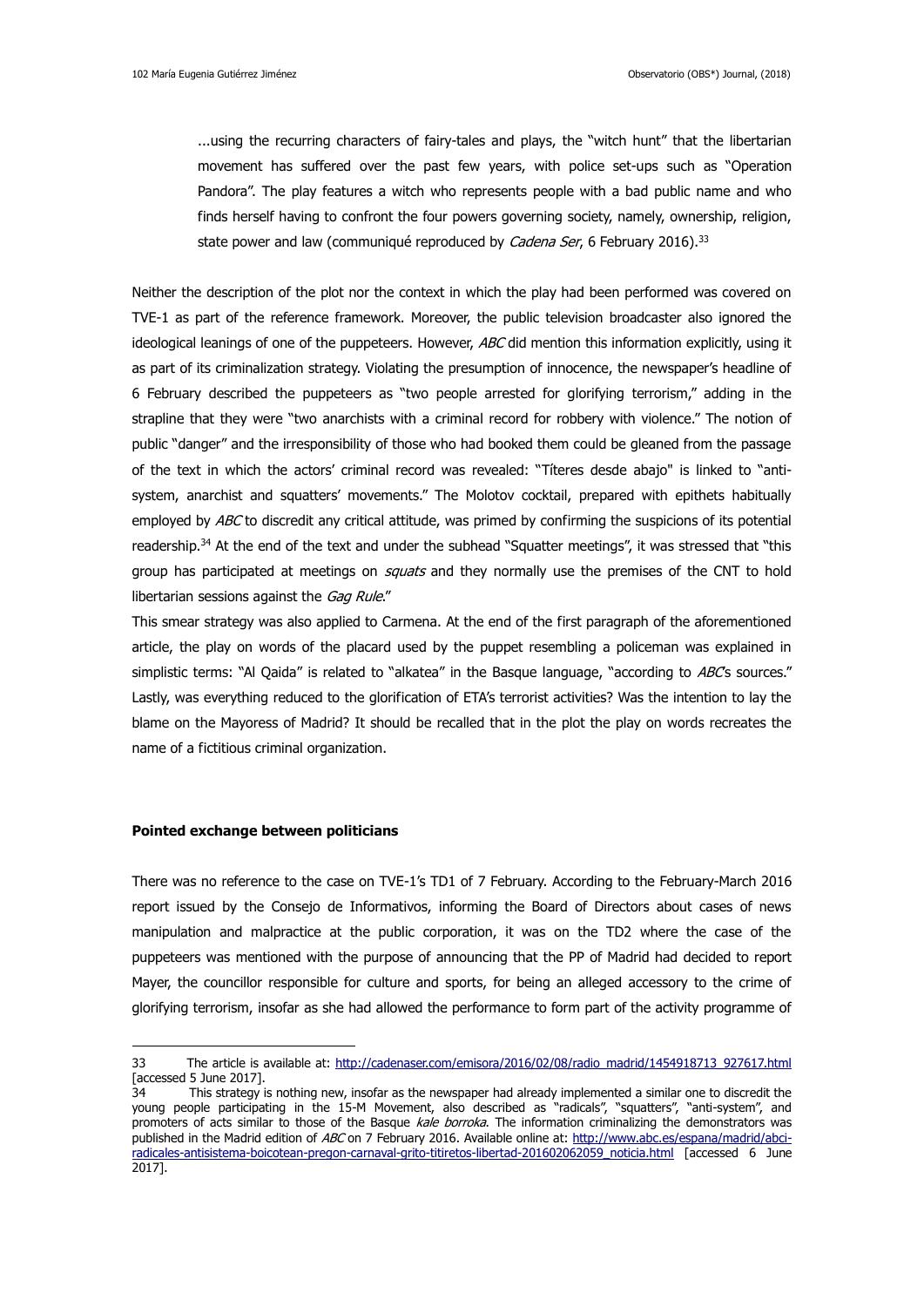the children's carnival (2016: 23-24). Thus, TVE-1 used the case of the puppeteers as an excuse to convert the activities of the PP into "news".

As to its coverage of Monday, 8 February, the Consejo de Informativos judged that the TD1 had "gone overboard" in this respect. The issue was given

more than five minutes versus the 58 seconds dedicated to the Nóos Case, the 57 seconds devoted to Operation Taula affecting the PP in Valencia, or the minute allotted to information on the stock exchange which had suffered important losses (2016: 24).<sup>35</sup>

It was on this news programme that it was admitted for the first time that the placard's slogan did not only include "long live ETA", but also a play on words consisting of "Gora ALKA-ETA", alluding to an invented terrorist group. Mention was made, also for the first time, to the plot of the satirical play. In a second story, the journalist Cristina Blach broached the subject of the appeal submitted by the actors' lawyers against their remand in custody, in which it was argued that a "review of films and works of universal literature, from Dostoyevsky, Shakespeare and Lorca to Rambo and Nightmare on Elm Street [...], the inclusion of scenes of violence in a work is not a sufficient condition for the commission of a criminal offence…." Blach did not only quote from the appeal, but also used an image of the document which was contrasted with the court order of Judge Ismael Moreno.

Nonetheless, the use of political statements was yet again an essential feature: the first story included the testimony of Carmena in which she apologized for the controversy and announced the opening of an investigation for holding accountable those responsible. This was followed by the announcement that the Association of Victims of Terrorism (AVT) had filed a suit against Carmena, Mayer, those responsible for the programme, and the puppeteers; and that the political opposition en bloc had demanded Mayer's resignation. This petition was underpinned by the statements of Cristina Cifuentes (PP), the president of the community of Madrid, who spoke about "a huge [...] blunder," not only for "indoctrinating children" but also for "the criminal offences" that had allegedly been committed. Pedro Sánchez, the secretary general of the PSOE, then followed suit by asking the councillor for culture to accept her responsibilities and stand down; and those of Begoña Villacís, spokeswoman for Ciudadanos at Madrid City Council, requesting much the same. The story ended with the statements of the acting Minister of Justice Rafael Catalá, who also asked for Mayer's resignation.

It can be observed how in the five minutes and 23 seconds that the news story lasted, more importance was given to the statements of politicians than to the context of the play. And the accounts of people belonging to the imprisoned actors' circle, such as the statements of their lawyers, were still conspicuous by their absence. This violated the principle of political, social, and ideological pluralism, all central to the corporation's public service remit; that of proportionality and the right to access to information in order to foster citizen participation (Art. 3(a) and (d), Act 17/2006), since people, groups, or collectives that had nothing to do with the country's political establishment were not represented in the reconstruction of reality, not even when they were the main actors. This case became a struggle to impose a sole version,

<sup>35</sup> The TD1 broadcast on Monday, 8 February, can be seen at: <http://www.rtve.es/alacarta/videos/telediario/telediario-15-horas-080216-1500/3479159/> [accessed 5 June 2017; from 00:11:30 to 00:16:53].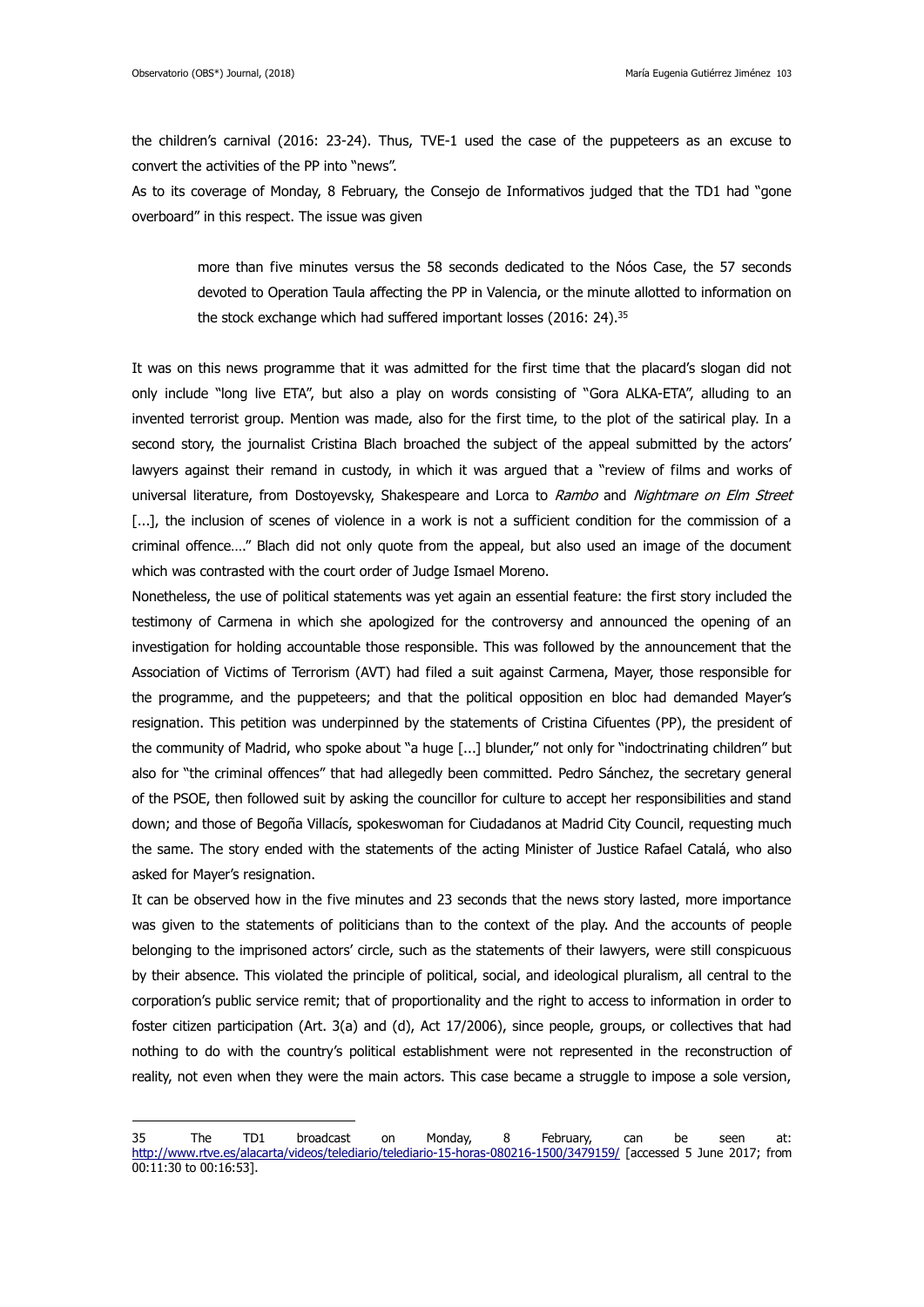that of the political establishment, against a train of thought that was unacceptable for being offensive, in defence of public order.

### **Equidistance vs. Blame**

1

On Tuesday, 9 February, there was no news on TVE-1 about the case of the puppeteers. The following day, the TD1 began by announcing that Judge Ismael Moreno had ordered the release of Lázaro and García. There was live coverage from the Madrid prison of Soto del Real in search of the "latest news" about the case and the actors' release from prison. According to the reporter, the judge had based his decision on the public prosecutor's change in criterion, which did not now envisage any risk of absconding, although precautionary measures, such as the actors' daily appearance at the nearest court or police station and the confiscation of their passports, had indeed been requested. The story then continued with a statement made by Carmena for whom the judge's decision was "excellent news": "we all feel that they should not be held in remand." It was also stressed that the Mayoress of Madrid was still reviewing the facts to establish responsibilities.

Afterwards, mention was made of the initiative of the platform "HazteOír", which had submitted a document signed by 33,000 people requesting Mayer's resignation. One of the most noteworthy characteristics of this information was that it alluded to the context, stressing that the actors had been imprisoned in Soto del Real for five nights for the alleged crime of glorifying terrorism and incitement to hatred for having used a placard bearing the slogan "Gora ALKA-ETA" during the performance of a satirical play. Additionally, it was stressed that this had occurred in the context of a scene featuring a corrupt policeman and a witch, insisting that the play was not suitable for children. However, the official version was sustained, assuming that Carmena had still failed to act, without compensating this with other testimonies.

Coverage of the actors Lázaro and García leaving the prison, surrounded by friends and family, was included on TVE-1's TD2. Surprised by the ruckus created by the case and the presence of the media, the puppeteers declined to make statements and to be filmed, thence their seriousness and their attempts to cover their faces with the hoods of their sweatshirts. On the contrary, these gestures were used by some newspapers, including La Razón (front page of 11 February), among others, to extend the idea that the actors did not want to face the music. ABC published a photograph in its "Enfoque" section, similar to that of La Razón. Under the caption "The puppets' strings", the newspaper availed itself of the puppeteers' release from prison to proclaim that, even though the festive carnival was over, "the political carnival continues." The smear campaign against Carmena did not appear to have ended, to the extent that the text accompanying the photo-news item read "the party in the most ludic sense of the word is now over, the carnival continues at the city council which is still [...] the centre of controversy."<sup>36</sup> And at the end of the article, readers were referred to the "Spain" section for exclusive information. The strapline read as follows: "ABC has had access to the judicial declarations of the carnival actors...." Their release was yet again relegated to a second place, the main news being the purported "political crisis" at the city council. The text reinforced the hypothesis put forward in the edition of 6 February, highlighting three ideas that

36 The photographs and text appeared on pages 6 and 7 of the Madrid edition of 11 February 2016.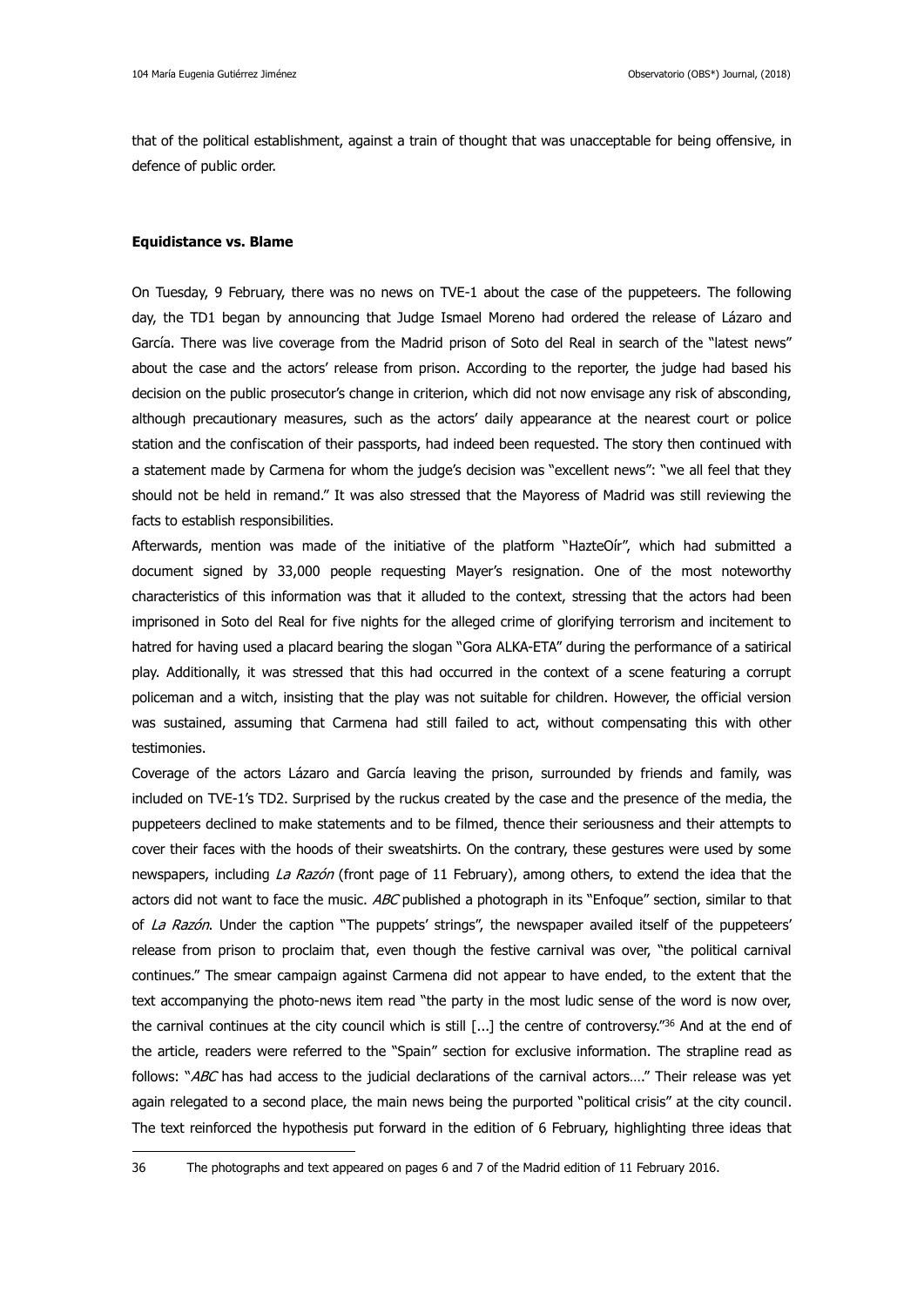could be gleaned from the actors' declarations: the puppeteers had been booked by Madrid Destino, a company under the aegis of the department of culture and sports run by Mayer; the advertising of the carnival had been promoted by the city council; and the actors had warned those in charge of the programme that the play was unsuitable for children.

Therefore, there was only one guilty party: Carmena, the Mayoress of Madrid. Even despite reducing the actors to their status as "radicals", an attempt was made to exonerate them, since they had not tried to conceal the nature of the play, as can be read on the website of their company, not even from the person responsible for designing the carnival programme, according to their judicial declarations. In this same edition, the controversy was covered in the newspaper's "Madrid" section which offered information about the "Internal rebellion against Carmena,"<sup>37</sup> thus underscoring that her "lack of courage" had meant that, as the citizens' ticket of Ahora Madrid, a "fusion between Podemos and Ganemos Madrid" and "the fractious members of the United Left political coalition", plus others, some councillors felt that she was collaborating "with a repressive attitude" through her inaction. This article was supplemented by a sidebar asking Mayer resignation to stand down. The headline of the sidebar, "The opposition and 35,000 people are calling for Celia Mayer's resignation," gave the same importance to the statements of the political opposition as to the initiative launched by the platform "Hazte Oír", although this last piece of information was only mentioned in the last paragraph of the text. Therefore, its eagerness to the point the figure at Carmena as the "guilty" party, led the newspaper to defend indirectly the puppeteers as "collateral victims" of her misgovernment.

In short, throughout the analysis of TVE-1's news programmes it has been possible to observe a lack of professional diligence when verifying sources, since partial information also coming from self-serving official sources, such as politicians, was taken at face value, without it having been contrasted with the testimonies of the lawyers or professional colleagues of the puppeteers. Nor were legal experts consulted in order to assess the limits of freedom of expression. In the case of  $ABC$ , in the information that it published on 6 February priority was given to the testimonies of the families who had watched the performance, followed by a number of political statements. On 11 February, the newspaper published the judicial declarations of the actors, but neither was mention made to how this information had been obtained nor was it contrasted with the opinions of legal or police experts.

By the same token, both TVE-1 and ABC avoided, with few exceptions, describing the context of the play and the hard facts, the interpretive framework being the statements of political representatives in the case of TVE-1, or those of the families in that of ABC. As to the former, the politicians issued statements on the case of the puppeteers with the intention of attacking the political opposition and, in the case of the PP, to convey a judgemental message. And as regards the latter, and bearing in mind the newspaper's conservative bent, it can be observed how the case was used to discredit Carmena and the political management of her team. Likewise, the puppeteers became an easy target for criminalizing dissenting voices by implementing the strategy of reducing them to their "anti-system" status.

With respect to the coverage of TVE-1, it is important to note the abuse of official and unofficial sources as an expression of equidistance, which involved converting the journalistic account into a meta-narrative originating from political skirmishing that had nothing to do with the facts themselves. The Consejo de Informativos argued that the coverage of the case of puppeteers

37 This piece appeared on pages 76 and 77 of the Madrid edition of 11 February 2016.

1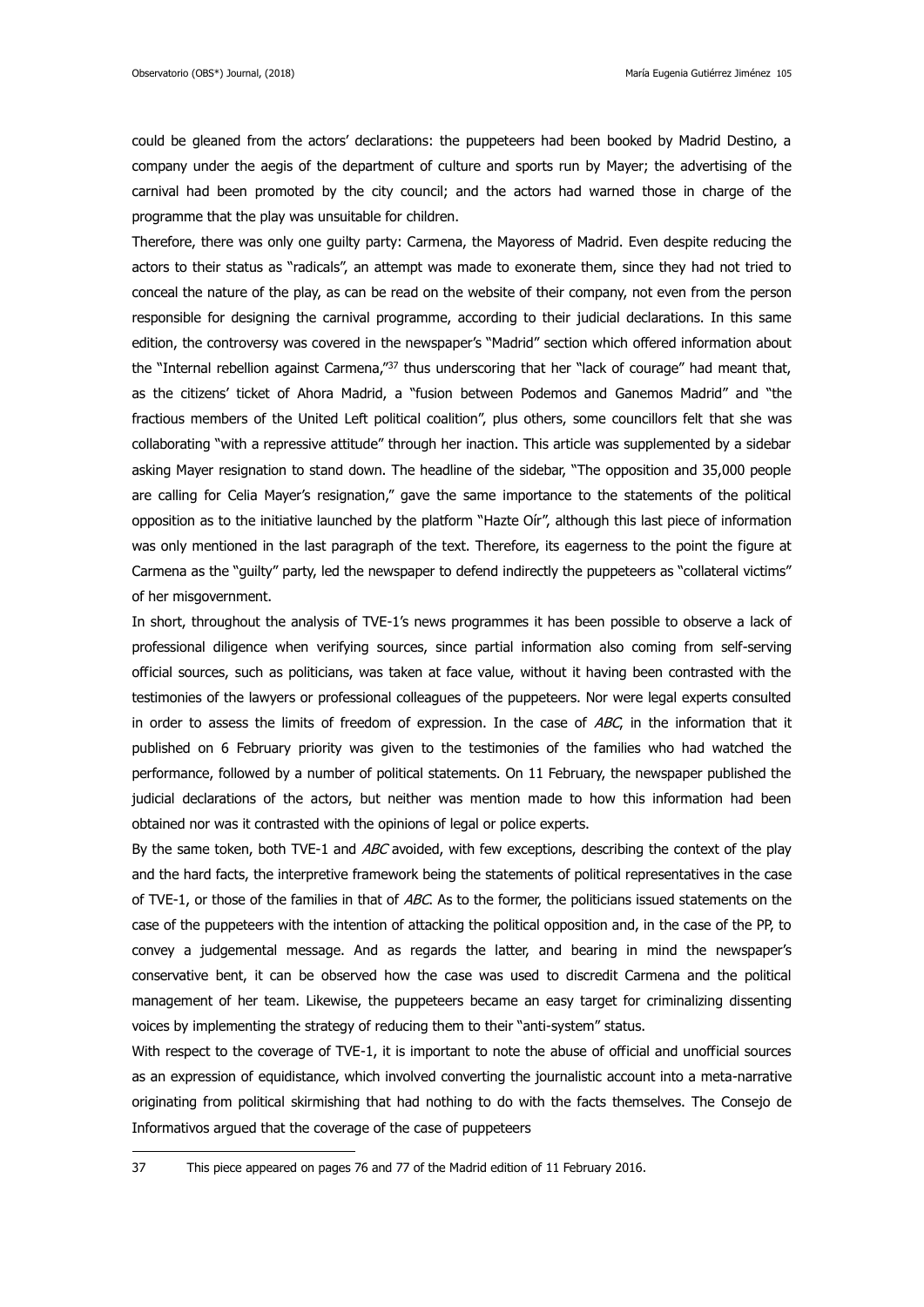has been approached from a political, rather than journalistic, perspective: for instance, neither are there opinions defending the puppeteers' right to freedom of expression, nor testimonies that reflect the concern of some or other parent, if indeed there was any (2016: 34).

So the scant differences between TVE-1's and ABC's news coverage converted the public corporation into a medium for reproducing the official version of the events, thus contributing to criminalizing whoever publically voiced any criticism or blew the whistle on the authoritarian reactions of the country's political establishment to satire. And all this by taking an equidistant stance. As a result, the lack of independence of the public service broadcaster and the use of a politicized approach, under the guise of news, do not only undermine democracy by stifling public debate, but also the legitimacy of journalism as an account of daily events that allows the Spaniards access to truthful information.

### **Conclusions**

The media coverage of the case of the puppeteers on TVE-1's new programmes of the 6, 8, and 10 February 2016 are relevant indicators of the public corporation's participation in the official reaction to any type of criticism, embodied in this case by La bruja y don Cristóbal and its creators the actors Lázaro and García, whose right to freedom of expression was curbed. Based on a calculated equidistance, TVE-1 developed a communication strategy focusing primarily on the pointed exchange between representatives of the government and the opposition, which were neither compensated by the testimonies of people close to the puppeteers, such as their lawyers, nor by those of legal experts. To this must be added the dearth of information on the play's plot and the circumstances in which the events transpired. This case was therefore used by official or unofficial sources as an opportunity to continue the war of attrition against their political opponents, but not to vindicate the virtualities of satire as a vehicle for countering intolerance or freely expressing different opinions that should enrich the political debate in democratic systems such as that of Spain.

Compared with ABC's coverage of the case, a clear difference in approach can be observed. While TVE-1 opted for a politicized interpretation, the conservative newspaper did not conceal its ideological bias and chose to criminalize the political "enemy", seeking to ridicule Carmena by identifying anarchism with the transgression inherent to carnival, although for ABC that was tantamount to misgovernment and glorifying ETA. Thus, the case of the puppeteers was used to discredit the political rivals of the government in power, specifically Carmena, the Mayoress of Madrid.

That said, given that the main objective here has been to assess the coverage of the public corporation versus a media ecosystem inclined to restrict discursive pluralism, TVE-1's reproduction of the official version led to a loss of credibility for public service journalism and, for that matter, hindered access to truthful information. Thus, journalism was revealed before the eyes of the public as a scarcely believable but nonetheless necessary fiction for the formation, at least, of an informed public opinion. From the analysis of the case of the puppeteers it can be concluded that the battle to name realty is being waged in the field of representing the world. And when that representation is revealed as an object of power that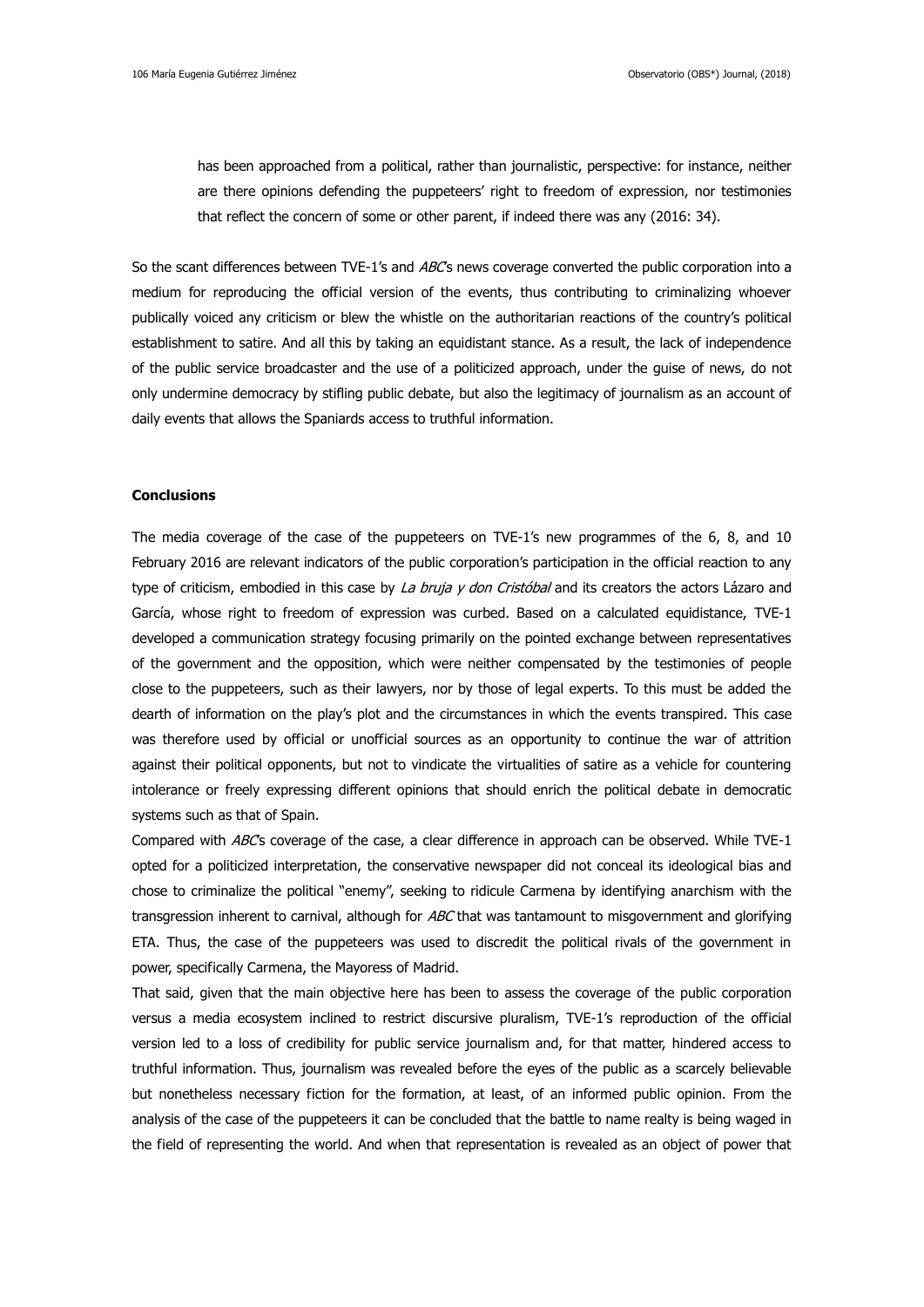wants to be controlled by the establishment, satire is obliged to appear as a radical practice of freedom of expression or as a legitimate form of criticism. In the case analysed here, the legal and media onslaught against the puppeteers has been revealed as a way of shaping an opinion in favour of the defence of public order in a context of institutional crisis.

On the other hand, the legal offensive (the reform of the Criminal Code and the Law on Public Security), which imposes limits on civil rights, has been supplemented in the discursive sphere by the equidistant stance of public television, insofar as official voices, approaches, and ideas are not contrasted with others. It can thus be understood that public service broadcasting in Spain is no longer accomplishing its social mission; namely to act as a public watchdog, a role that all public media should assumedly play in Western democratic societies, and to provide truthful information in order to shape an informed and critical public opinion, a fundamental pillar of democracy that guarantees the exercise of civic rights. It can be observed, therefore, that the economic crisis has been used to protect the – national and European – financial elites versus the political potential of the citizen body, if it were indeed allowed to exercise its rights, such as those of organization and freedom of speech. The political use of Spanish public television forms part of a global strategy to restrict the freedom of expression and thought of citizens in order to demobilize them in the face of the financial, media, and political powers that are limiting what is rightfully theirs. And the legal and media onslaught is just one of the methods employed by the ruling elites to "defend their interests" against the citizenry so that nothing may be transformed into a global context of general crisis. With its transgressive potential, the practice of satire thus becomes not only a way of radically exercising

civic rights and duties, but also as a space for democratizing critical communication, inasmuch as it actively engages the audience-spectator in the perceptive freedom of seeing beyond official solemnity or whatever it is trying to conceal. In short, the lack of political will to foster democratic values and protect independence and pluralism has converted the public corporation into a pro-government medium without a public service remit. After the masks have fallen, it is necessary to allow the deliberative potential of satire to replace coercion through discussion.

## **Bibliographic references**

- Amnesty International. Annual Report 2016/17 Report. The situation of human rights in the world [online]. Available at: https://www.amnesty.org/en/latest/research/2017/02/amnesty-international-annualreport-201617/ [accessed 5 June 2017].
- Averintsev, S.S., Makhlin, V.L., Ryklin, M., Bakhtin, M.M., and Bubnova, T. (eds.) (2000). En torno a la cultura popular de la risa. Nuevos fragmentos de M.M. Bajtín ("Adiciones y cambios a Rabelais"). Rubí (Barcelona): Anthropos Editorial.
- Bakhtin, Mikhail (2005). La cultura popular en la Edad Media y en el Renacimiento. El contexto de François Rabelais. Madrid: Alianza Editorial.
- Bergson, Henri (1914). Laughter. An Essay on the Meaning of the Comic. New York: The Macmillan Company.
- Bustamante Ramírez, Enrique (2006). Radio y televisión en España: historia de una asignatura pendiente de la democracia. Barcelona: Gedisa.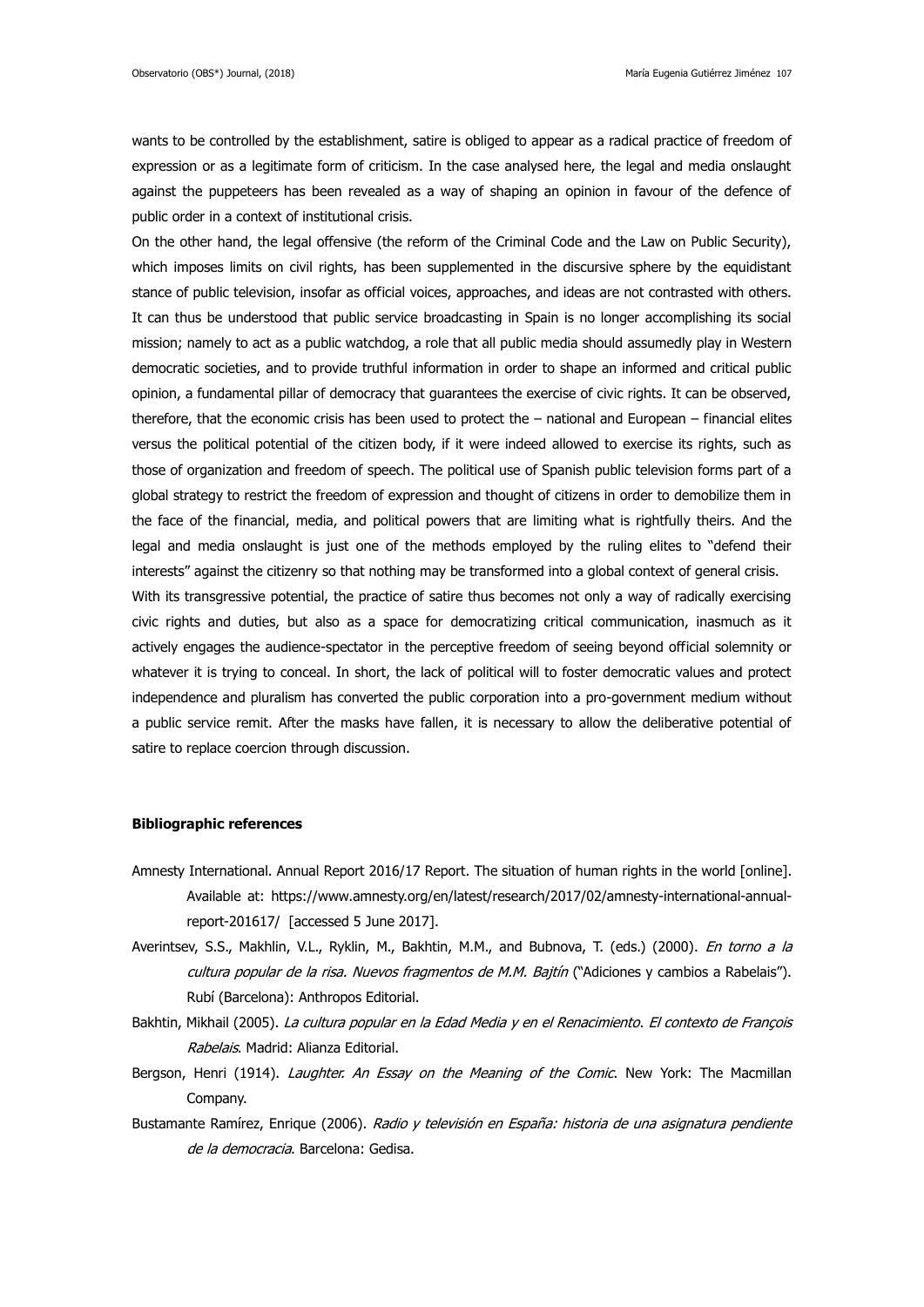- Bustamante Ramírez, Enrique, and Corredor Lanas, Patricia (2012). "La política audiovisual de los gobiernos de Zapatero. Balance de la Segunda Legislatura". In Lamuedra Graván, María (coord.), El futuro de la televisión pública. La necesaria alianza con la ciudadanía. Madrid: Editorial Popular, pp. 61-86.
- Carey, James W. (1999) "In Defense of Public Journalism", in Theodore L. Glasser (ed.): The Idea of Public Journalism. New York: Guilford Press.

Caro Baroja, Julio (1990). Ensayo sobre la literatura de cordel. Madrid: Ediciones Istmo.

- Centro Dramático Nacional. Cuaderno Pedagógico. Núm. 7, de 1997-98. INAEM. Ministerio de Educación y Cultura.
- Consejo de Informativos. Informe de malas prácticas en los informativos de TVE (febrero-marzo 2016) [online]. Available at: [http://extra.rtve.es/cinftve/MALAS\\_PRACTICAS\\_FEBRERO-MARZO\\_2016.pdf](http://extra.rtve.es/cinftve/MALAS_PRACTICAS_FEBRERO-MARZO_2016.pdf) [accessed 10 June 2017].
- European Union (1997). Treaty of Amsterdam. Protocol on the system of public broadcasting in the Member States. Luxemburg: Official Publications Office of the European Communities.
- Fernández Cifuentes, Luis (1986). "Teatro de marionetas, paradigma de libertad", in García Lorca en el teatro: La norma y la diferencia. Zaragoza: Prensas Universitarias de Zaragoza, pp. 63-94.
- Foucault, Michel (1998). Aesthetics, Method, and Epistemology. Paris: Editions Gallimard.
- García de Madariaga, José María, and Lamuedra Graván, María (2016). "Discursos de profesionales de TVE ante la contrarreforma de la televisión pública española". Revista de la Asociación Española de Investigación de la Comunicación. vol. 3, no. 6, pp. 19-27. Available at: [http://www.revistaeic.eu/index.php/raeic/article/view/62.](http://www.revistaeic.eu/index.php/raeic/article/view/62)
- García Lorca, Federico (1934). Retablillo de don Cristóbal. Available at:

[http://federicogarcialorca.net/obras\\_lorca/retablillo\\_de\\_don\\_cristobal.htm.](http://federicogarcialorca.net/obras_lorca/retablillo_de_don_cristobal.htm)

- Garton Ash, Timothy (2017). Free Speech. Ten Principles for a Connected World. New Haven & London: Yale University Press.
- Ginzburg, Carlo (1991). Historia nocturna. Un desciframiento del aquelarre. Barcelona: Muchnick Editores.
- Gombrich, Ernst H. (2000). Art and Illusion. A Study in the Psychology of Pictorial Representation. Princeton: Princeton University Press.
- Gómez Torres, Ana María (1994). "La carnavalización en el teatro los títeres y la ruptura del canon dramático". Analecta malacitana: Revista de la Sección de Filología de la Facultad de Filosofía y Letras, ISSN 0211-934X, vol. 17, no. 2, pp. 313-322. Available at:
- [http://www.culturandalucia.com/FEDERICO\\_GARCIA\\_LORCA/Federico\\_Garcia\\_Lorca\\_ARTICULOS\\_La\\_carn](http://www.culturandalucia.com/FEDERICO_GARCIA_LORCA/Federico_Garcia_Lorca_ARTICULOS_La_carnavalizacion_del_teatro.htm#5) avalizacion del teatro.htm#5.
- Hallin, Daniel C., and Mancini, Paolo (2008). Sistemas mediáticos comparados: tres modelos de relación entre los medios de comunicación y la política. Barcelona: Hacer.
- Lamuedra Graván, María (2012) (coord.). El futuro de la televisión pública. La necesaria alianza con la ciudadanía. Madrid: Editorial Popular, pp. 17-34.
- Lázaro, Alfonso and García, Raúl (2016). La bruja y don Cristóbal. Available at: [http://libertadtitiriteros.org/5928-2/.](http://libertadtitiriteros.org/5928-2/)
- Ley 17/2006, de 5 de junio, de la radio y la televisión de titularidad estatal [online]. Available at: